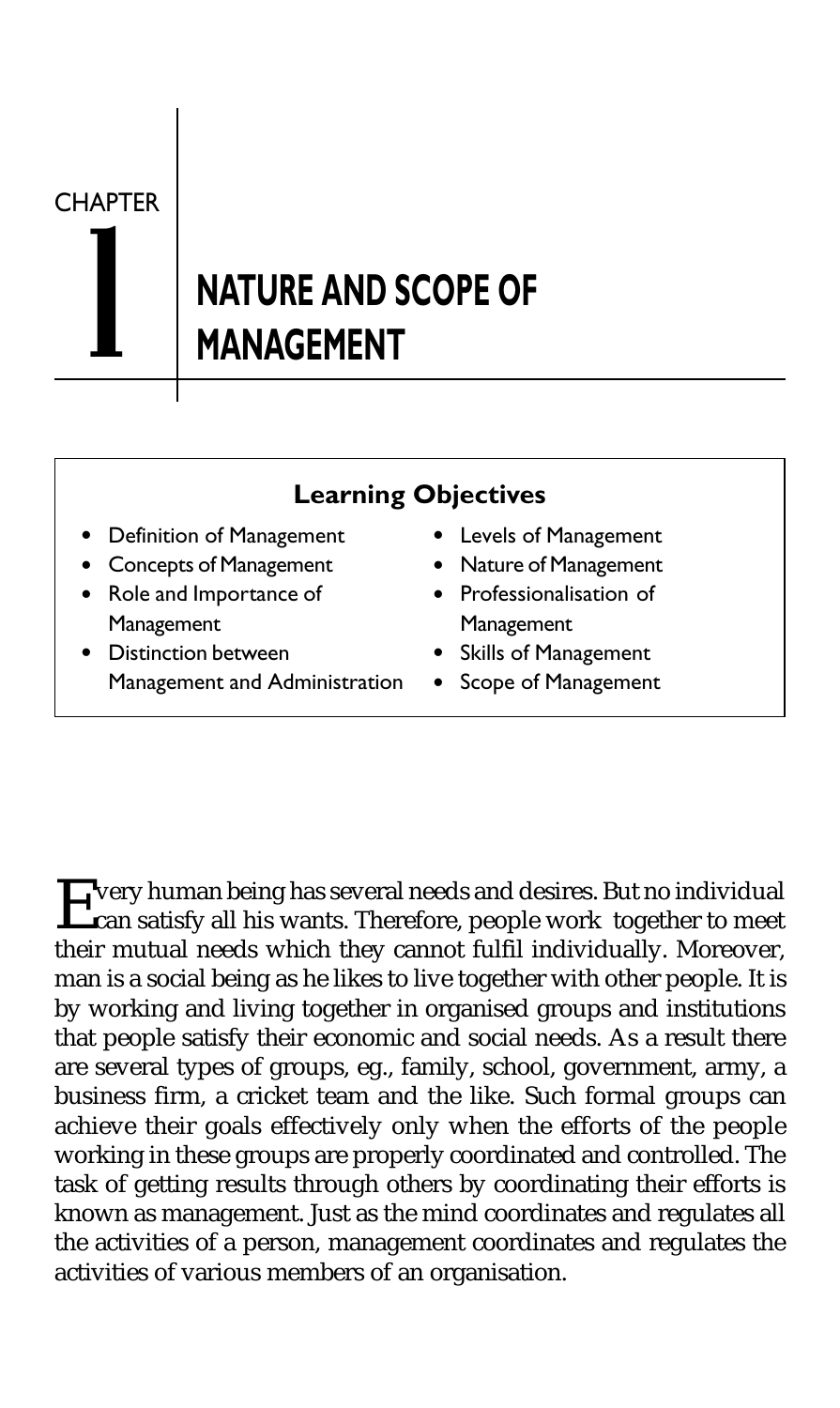### 1.1 DEFINITION OF MANAGEMENT

It is very difficult to give a precise definition of the term 'management'. Different scholars from different disciplines view and interpret management from their own angles. The economists consider management as a resource like land, labour, capital and organisation. The bureaucrats look upon it as a system of authority to achieve business goals. The sociologists consider managers as a part of the class elite in the society.

The definitions by some of the leading management thinkers and practitioners are given below:

- (i) Management consists in guiding human and physical resources into dynamic, hard-hitting organisation unit that attains its objectives to the satisfaction of those served and with a high degree of morale and sense of attainment on the part of those rendering the service.
- (ii) Management is the coordination of all resources through the process of planning, organising, directing and controlling in order to attain stated objectives. -Henry L. Sisk. order to attain stated objectives.
- (iii) Management is principally the task of planning, coordinating, motivating and controlling the efforts of others towards a specific<br>objective.  $\qquad - James\ L.$  Lundy  $-$ *James L. Lundy*
- (iv) Management is the art and science of organising and directing human efforts applied to control the forces and utilise the materials of nature for the benefit of man.

—*American Society of Mechanical Engineers*

(v) Management is the creation and maintenance of an internal environment in an enterprise where individuals, working in groups, can perform efficiently and effectively towards the attainment of group goals.

#### —*Harold Koontz and Cyrill O'Donnell*

(vi) Management is the art of knowing what you want to do and then seeing that it is done in the best and cheapest way.

—*F.W. Taylor*

- (vii) To manage is to forecast and to plan, to organise to command, to coordinate and to control. —*Henry Fayol*
- (viii) Management is the function of executive leadership anywhere. —*Ralph C. Davis*
	- (ix) Management is concerned with seeing that the job gets done; its tasks all centre on planning and guiding the operations that are going on in the enterprise. —*E.F.L. Breach*
		- (x) Management is a distinct process consisting of planning, organising, actuating and controlling performed to determine and accomplish the objectives by the use of people and resources. —*George R. Terry*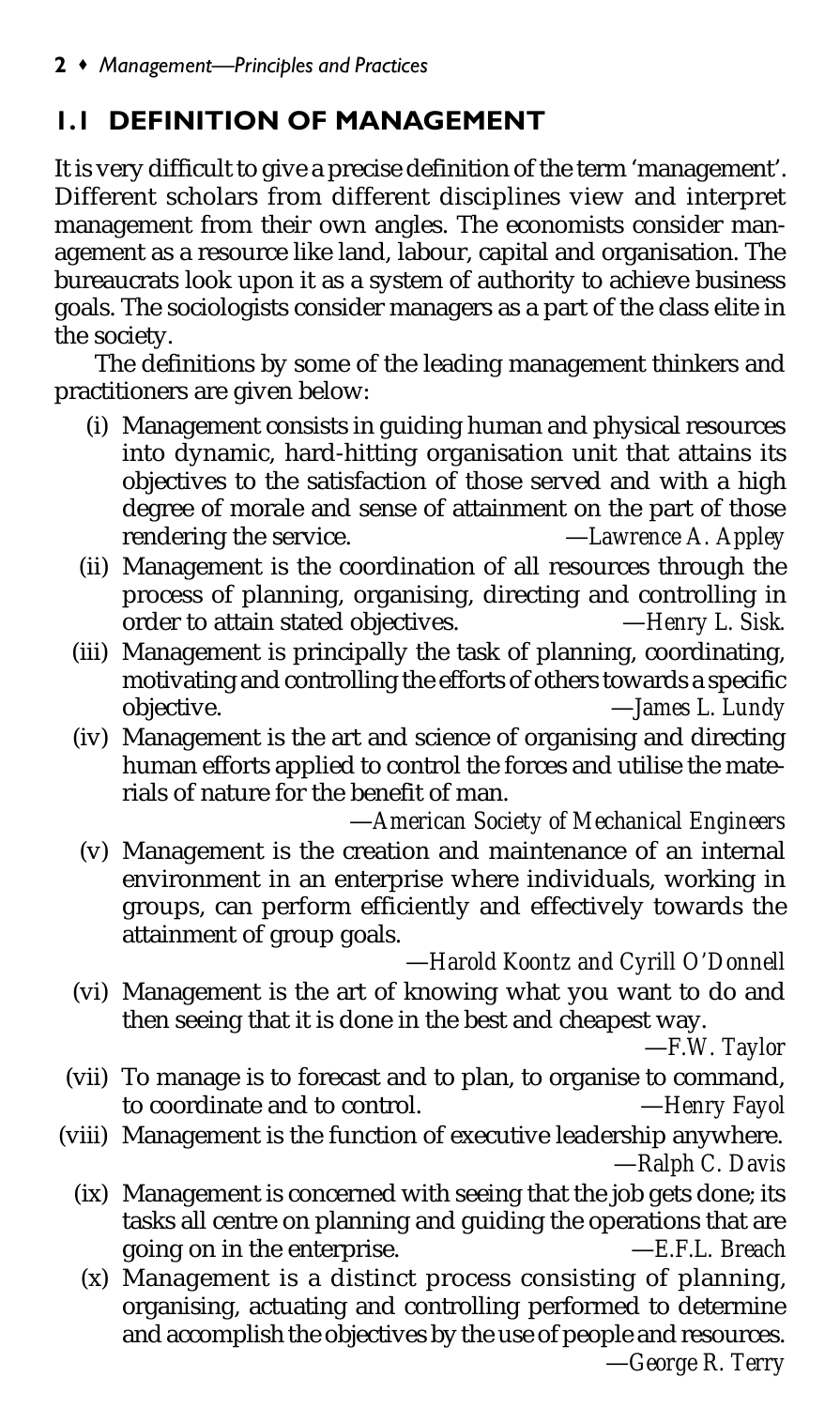- (xi) Management is guiding human and physical resources into dynamic organisational units which attain their objectives to the satisfaction of those served and with a high degree of morale and sense of attainment on the part of those rendering service. —*American Management Association*
- (xii) Management is a multipurpose organ that manage a business and manages Managers and manages Workers and work.

—*Peter Drucker*

### 1.2 CONCEPTS OF MANAGEMENT

The term management has been interpreted in several ways; some of which are given below:

### Management as an Activity

Management is an activity just like playing, studying, teaching etc. As an activity management has been defined as the art of getting things done through the efforts of other people. Management is a group activity wherein managers do to achieve the objectives of the group. The activities of management are:

- Interpersonal activities
- Decisional activities
- Informative activities

### Management as a Process

Management is considered a process because it involves a series of interrelated functions. It consists of getting the objectives of an organisation and taking steps to achieve objectives. The management process includes planning, organising, staffing, directing and controlling functions.

Management as a process has the following implications:

- (i) *Social Process:* Management involves interactions among people. Goals can be achieved only when relations between people are productive. Human factor is the most important part of the management.
- (ii) *Integrated Process:* Management brings human, physical and financial resources together to put into effort. Management also integrates human efforts so as to maintain harmony among them.
- (iii) *Continuous Process:* Management involves continuous identifying and solving problems. It is repeated every now and then till the goal is achieved.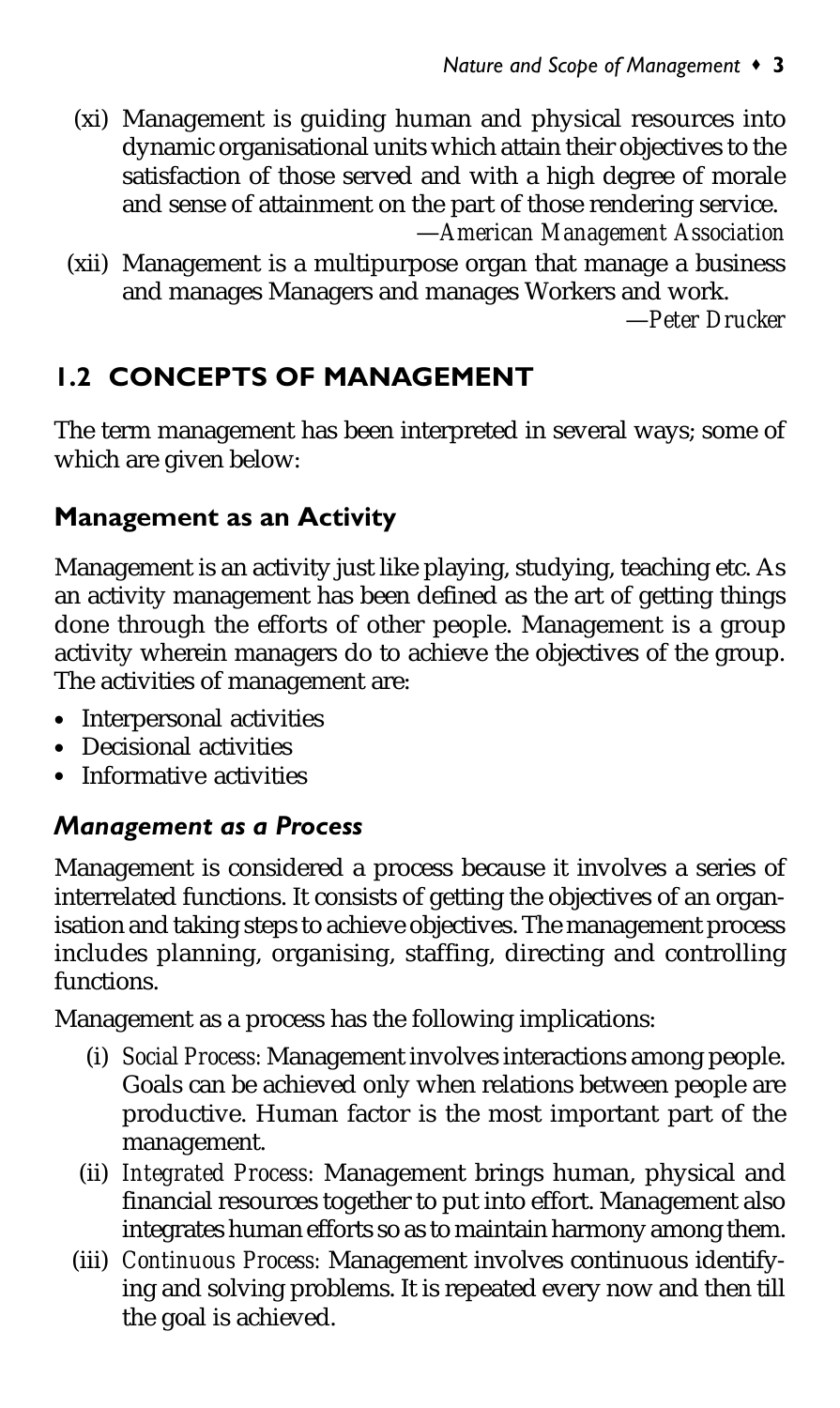#### 4 • Management-Principles and Practices

(iv) *Interactive process:* Managerial functions are contained within each other. For example, when a manager prepares plans, he is also laying down standards for control.

### Management as an Economic Resource

Like land, labour and capital, management is an important factor of production. Management occupies the central place among productive factors as it combines and coordinates all other resources. This is shown in Fig. 1.1.



Fig. 1.1 Management as resource

### Management as a Team

As a group of persons, management consists of all those who have the responsibility of guiding and coordinating the efforts of other persons. These persons are called as managers who operate at different levels of authority (top, middle, operating). Some of these managers have ownership stake in their firms while others have become managers by virtue of their training and experience. Civil servants and defence personnel who manage public sector undertakings are also part of the management team. As a group managers have become an elite class in society occupying positions with enormous power and prestige.

### Management as an Academic Discipline

Management has emerged as a specialised branch of knowledge. It comprises principles and practices for effective management of organisations. Management has become as very popular field of study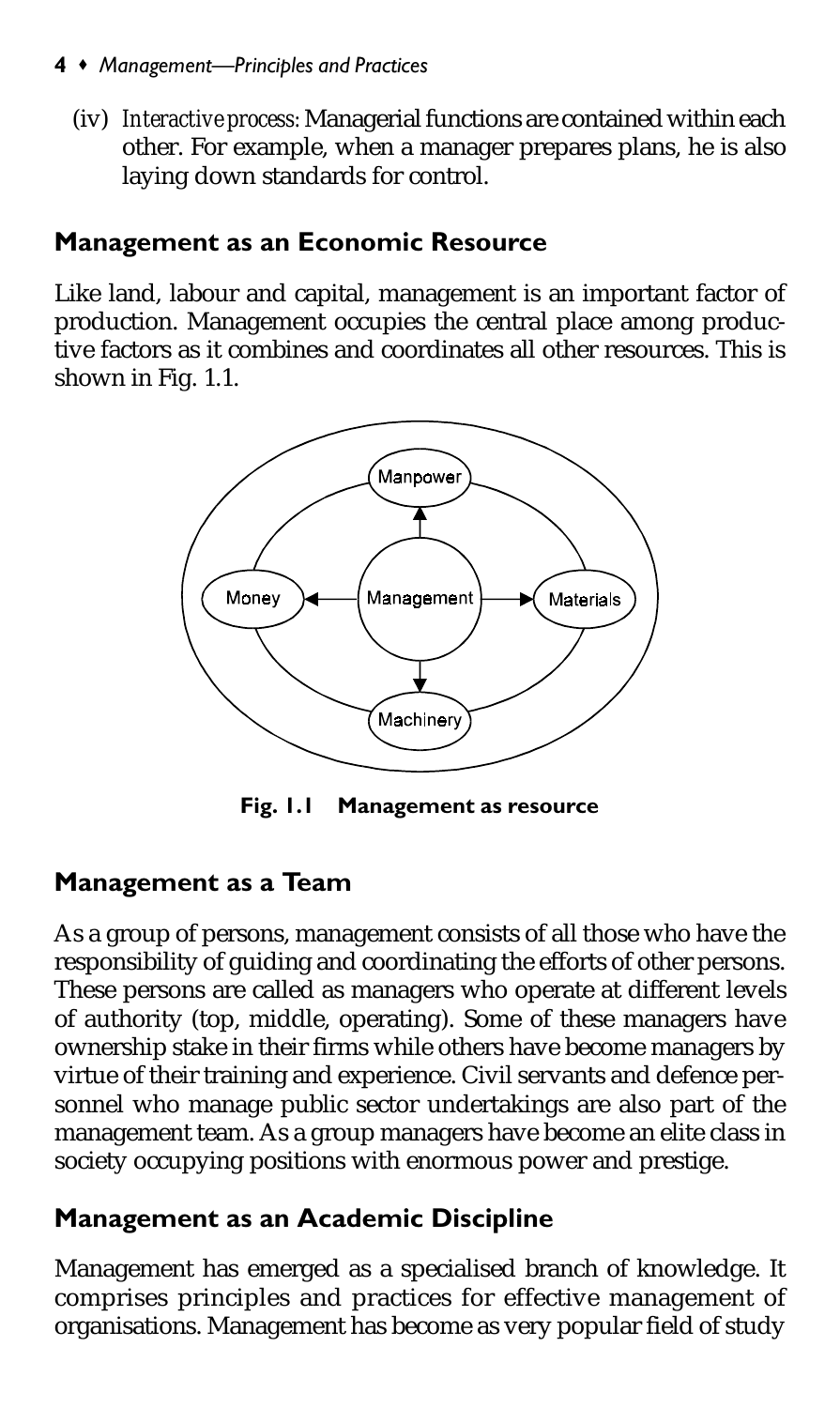as is evident from the great rush for admission into institutes of management. Management offers a very rewarding and challenging career.

### Management as a Group

Management means the group of persons occupying managerial positions. It refers to all those individuals who perform managerial functions. All the managers, e.g., chief executive (managing director), departmental heads, supervisors and so on are collectively known as management.

For example, when one remarks that the management of Reliance Industries Ltd. is good, he is referring to the persons who are managing the company. There are several types of managers which are listed as under.

- (i) Family managers who have become managers by virtue of their being owners or relatives of the owners of a company.
- (ii) Professional managers who have been appointed on account of their degree or diploma in management.
- (iii) Civil Servants who manage public sector undertakings.

Managers have become a very powerful and respected group in modern society. This is because the senior managers of companies take decisions that affect the lives of a large number of people. For example, if the managers of Reliance Industries Limited decide to expand production it will create job for thousands of people. Managers also help to improve the social life of the public and the economic progress of the country. Senior managers also enjoy a high standard of living in society. They have, therefore, become an elite group in the society.

### Nature and Characteristics of Management

The salient features which highlight the nature of management are as follows:

- (i) *Management is goal-oriented:* Management is not an end in itself. It is a means to achieve certain goals. Management has no justification to exist without goals. Management goals are called group goals or organisational goals. The basic goal of management is to ensure efficiency and economy in the utilisation of human, physical and financial resources. The success of management is measured by the extent to which the established goals one achieved. Thus, management is purposefull.
- (ii) *Management is universal:* Management is an essential element of every organised activity irrespective of the size or type of activity.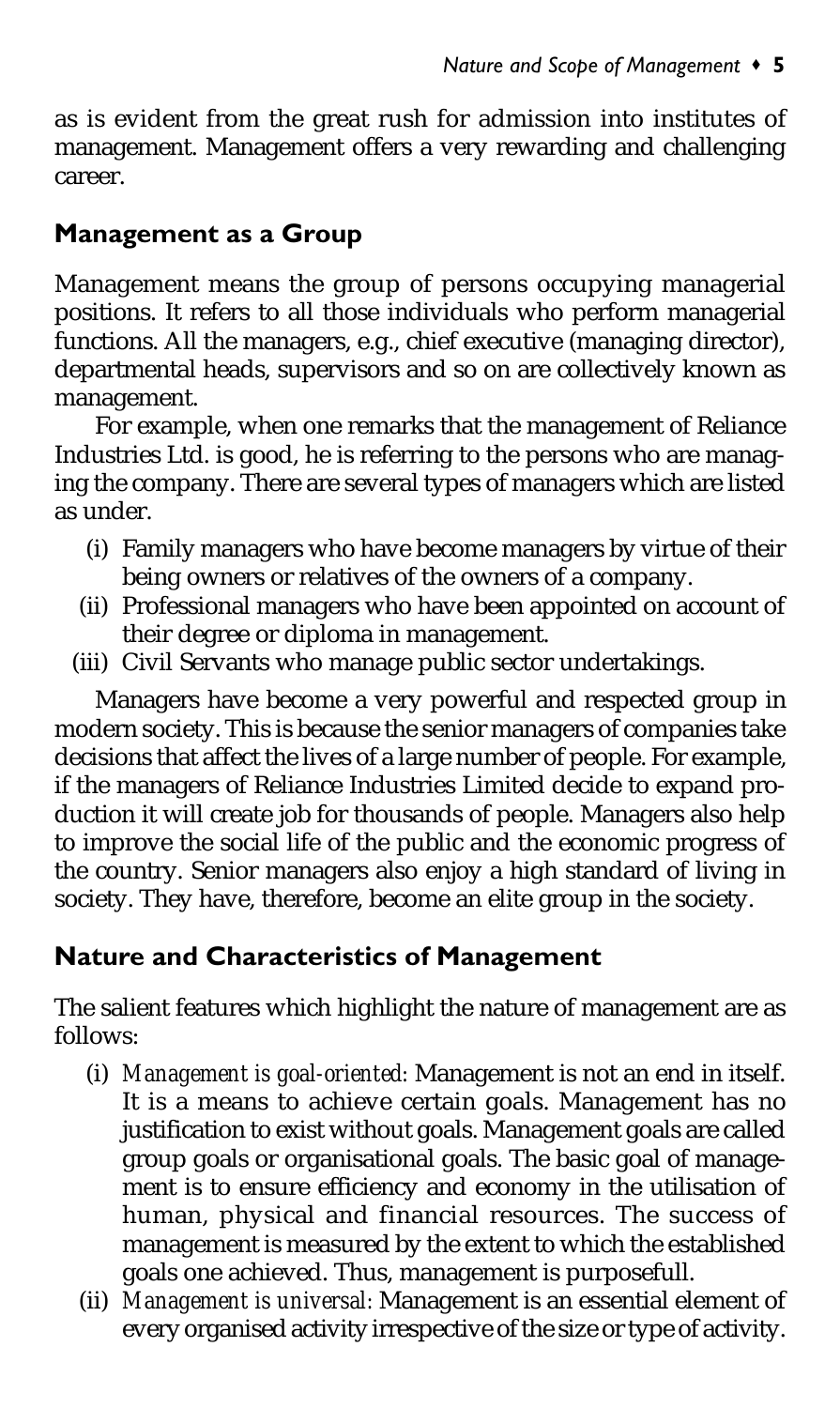#### $6 \cdot$  Management-Principles and Practices

Wherever two or more persons are engaged in working for a common goal, management is necessary. All types of organisations, e.g., family, club, university, government, army, cricket team or business, require management. Thus, management is a pervasive activity. The fundamental principles of management are applicable in all areas of organised effort. Managers at all levels perform the same basic functions.

- (iii) *Management is an Integrative Force:* The essence of management lies in the coordination of individual efforts in to a team. Management reconciles the individual goals with organisational goals. As unifying force, management creates a whole that is more than the sum of individual parts. It integrates human and other resources.
- (iv) *Management is a Social Process:* Management is done by people, through people and for people. It is a social process because it is concerned with interpersonal relations. Human factor is the most important element in management. According to Appley, "Management is the development of people not the direction of things. A good manager is a leader not a boss. It is the pervasiveness of human element which gives management its special character as a social process".
- (v) *Management is multidisciplinary:* Management has to deal with human behaviour under dynamic conditions. Therefore, it depends upon wide knowledge derived from several disciplines like engineering, sociology, psychology, economics, anthropology, etc. The vast body of knowledge in management draws heavily upon other fields of study.
- (vi) *Management is a continuous Process:* Management is a dynamic and an on-going process. The cycle of management continues to operate so long as there is organised action for the achievement of group goals.
- (vii) *Management is Intangible:* Management is an unseen or invisible force. It cannot be seen but its presence can be felt everywhere in the form of results. However, the managers who perform the functions of management are very much tangible and visible.
- (viii) *Management is an Art as well as Science:* It contains a systematic body of theoretical knowledge and it also involves the practical application of such knowledge. Management is also a discipline involving specialised training and an ethical code arising out of its social obligations.

On the basis of these characteristics, management may be defined as a continuous social process involving the coordination of human and material resources in order to accomplish desired objectives. It involves both the determination and the accomplishment of organisational goals.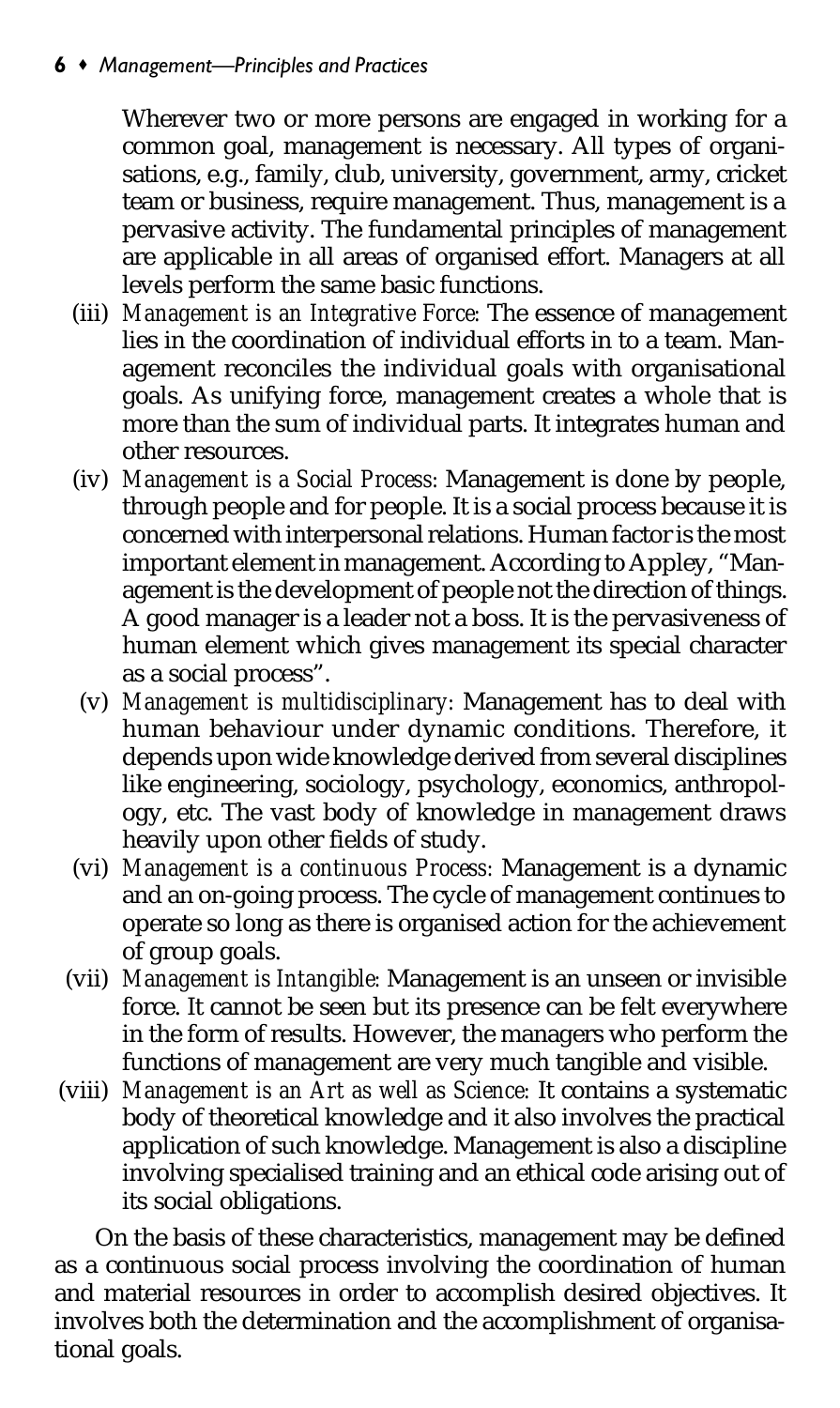### Objectives Of Management

The objectives of management are narrated as under.

- (i) *Organisational objectives:* Management is expected to work for the achievement of the objectives of the particular organisation in which it exists. Organisational objectives include:
	- (a) Reasonable profits so as to give a fair return on the capital invested in business
	- (b) Survival and solvency of the business, i.e., continuity.
	- (c) Growth and expansion of the enterprise
	- (d) Improving the goodwill or reputation of the enterprise.
- (ii) *Personal objectives:* An organisation consists of several persons who have their own objectives. These objectives are as follows:
	- (a) Fair remuneration for work performed
	- (b) Reasonable working conditions
	- (c) Opportunities for training and development
	- (d) Participation in management and prosperity of the enterprise
	- (e) Reasonable security of service.
- (iii) *Social objectives:* Management is not only a representative of the owners and workers, but is also responsible to the various groups outside the organisation. It is expected to fulfil the objectives of the society which are given below:
	- (a) Quality of goods and services at fair price to consumers.
	- (b) Honest and prompt payment of taxes to the Government.
	- (c) Conservation of environment and natural resources.
	- (d) Fair dealings with suppliers, dealers and competitors.
	- (e) Preservation of ethical values of the society.

# 1.3 ROLE AND IMPORTANCE OF MANAGEMENT

Management is indispensable for the successful functioning of every organisation. It is all the more important in business enterprises. No business runs in itself, even on momentum. Every business needs repeated stimulus which can only be provided by management. According to Peter Drucker," management is a dynamic lifegiving element in an organisation, without it the resources of production remain mere resources and never become production".

The importance of management has been highlighted clearly in the following points:

(i) *Achievement of group goals:* A human group consists of several persons, each specialising in doing a part of the total task. Each person may be working efficiently, but the group as a whole cannot realise its objectives unless there is mutual cooperation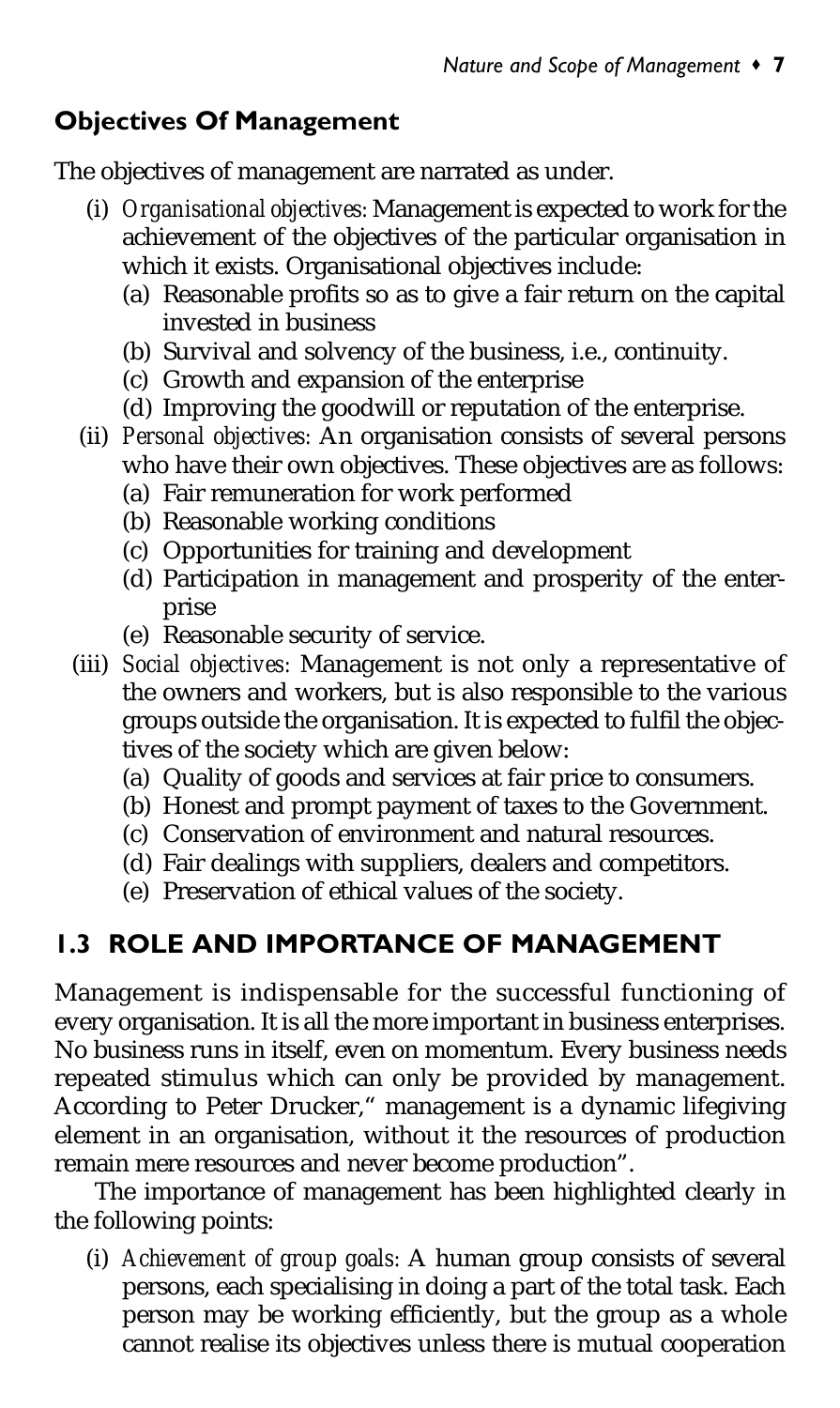#### 8 • Management-Principles and Practices

and coordination among the members of the group. Management creates team-work and coordination in the group. He reconciles the objectives of the group with those of its members so that each one of them is motivated to make his best contribution towards the accomplishment of group goals. Managers provide inspiring leadership to keep the members of the group working hard.

- (ii) *Optimum utilisation of resources:* Managers forecast the need for materials, machinery, money and manpower. They ensure that the organisation has adequate resources and at the sametime does not have idle resources. They create and maintain an environment conducive to highest productivity. Managers make sure that workers know their jobs well and use the most efficient methods of work. They provide training and guidance to employeers so that they can make the best use of the available resources.
- (iii) *Minimisation of cost:* In the modern era of cut-throat competition no business can succeed unless it is able to supply the required goods and services at the lowest possible cost per unit. Management directs day-to-day operations in such a manner that all wastage and extravagance are avoided. By reducing costs and improving efficiency, managers enable an enterprise to be competent to face competitors and earn profits.
- (iv) *Survival and growth:* Modern business operates in a rapidly changing environment. An enterprise has to adapt itself to the changing demands of the market and society. Management keeps in touch with the existing business environment and draws its predictions about the trends in future. It takes steps in advance to meet the challenges of changing environment. Changes in business environment create risks as well as opportunities. Managers enable the enterprise to minimise the risks and maximise the benefits of opportunities. In this way, managers facilitate the continuity and prosperity of business.
- (v) *Generation of employment:* By setting up and expanding business enterprises, managers create jobs for the people. People earn their livelihood by working in these organisations. Managers also create such an environment that people working in enterprise can get job satisfaction and happiness. In this way managers help to satisfy the economic and social needs of the employees.
- (vi) *Development of the nation:* Efficient management is equally important at the national level. Management is the most crucial factor in economic and social development. The development of a country largely depends on the quality of the management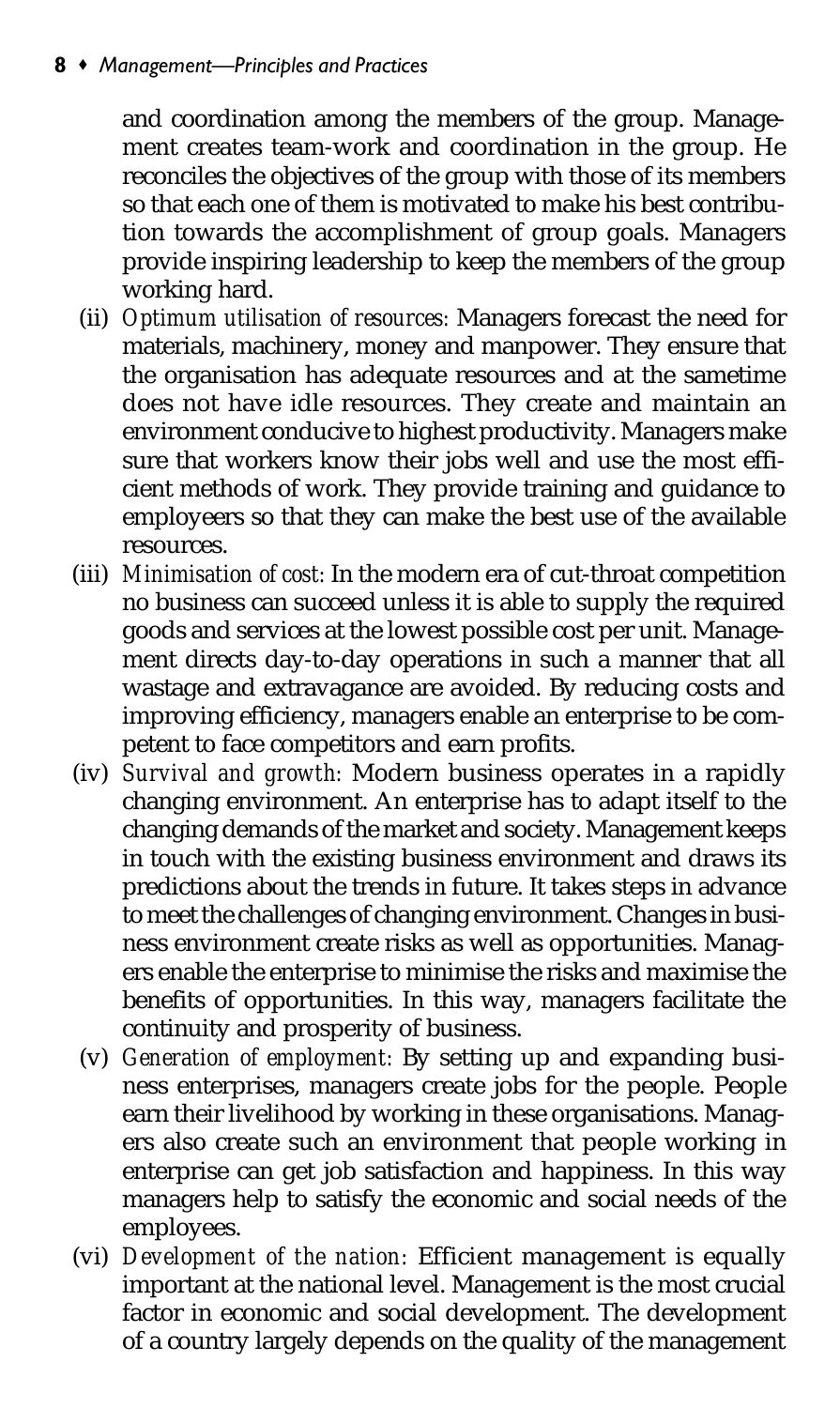of its resources. Capital investment and import of technical knowhow cannot lead to economic growth unless wealth producing resources are managed efficiently. By producing wealth, management increases the national income and the living standards of people. That is why management is regarded as a key to the economic growth of a country.

### 1.4 DISTINCTION BETWEEN MANAGEMENT AND ADMINISTRATION

There has been a controversy on the use of these two terms-management and administration. Many experts make no distinction between administration and management and use them as synonyms. Several American writers consider them as two distinct functions.

The management experts like Elbourne, Unwick and Mary Follett regarded 'administration' and 'management' as synonymous and use them interchangeably in their works. But Schuze and Sheldon found distinction between these two concepts. According to them the distinction is important to clearly understand the role of people in administrative positions versus those in managerial positions.

Oliver Sheldon in his "The Philosophy of Management" defines 'Administration as a function is concerned with the determination of the corporate policy, the coordination of finance, production and distribution, the settlement of the compass (i.e., structure) of the organisation, under the ultimate control of the executive.' On the other hand, 'Management is concerned with the execution of the policy, within the limits setup by administration and the employment of the organisation for the particular objects before it. Thus Sheldon declares administration as a thinking process and management as doing process. In other words, management is a concomitant of administration. The following figure depicts this line of thinking



Fig. 1.2 Administration and Management

E.F.L. Breach distinguishes administration and management. Breach considers management as a social process entailing the responsibility for effective planning, regulation, coordination and control of operations including the responsibility for personnel supervision.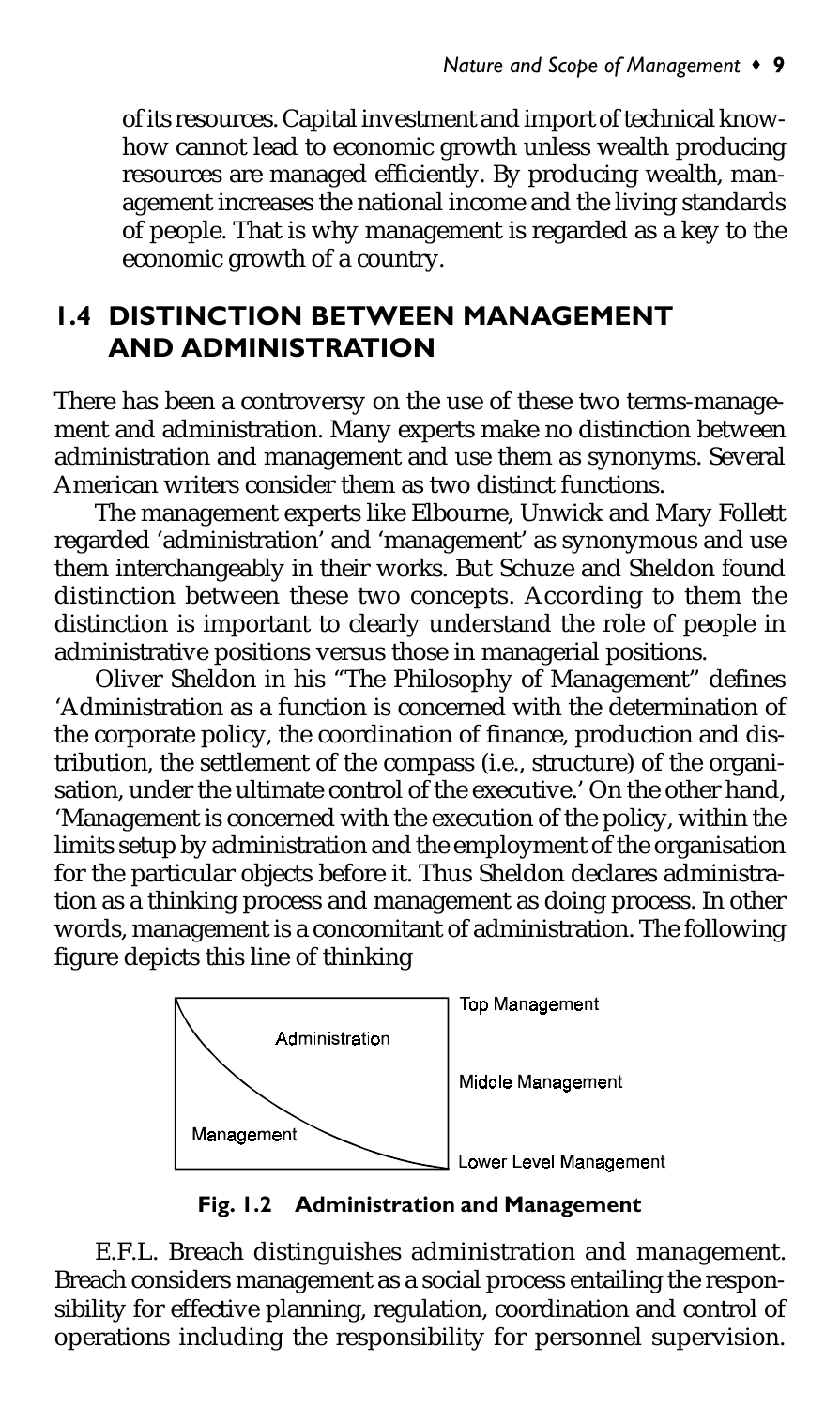According to him, the administration is that part of management which is concerned with the installation and carrying out the procedures by which the progress of activities is regulated and checked against plans.

Few authors treat administration as part of management. These three points of view are explained below.

(i) *Administration is different from management:* According to this view point, administration is a higher level activity while management is a lower level function. Administration is a determinative function concerned with the determination of objectives and policies while management is an executive function involving the implementation of policies and direction of efforts for the achievement of objectives. This view is held largely by American experts on management.

American experts such as Florence, Lansburg, Haimann, Milward, McFarland, Spriegel, Schulze and Tead also hold this view that administration involves decision-making and policyformulation while management is concerned with the execution of policies and supervision of work.

According to them, administration is superior to management as the latter has only a peripheral role in determination of objectives and policies.

- (ii) *Administration is a part of management:* According to the European School of thought, management is a wider term including administration and organisation. This viewpoint has been propounded by Breach. According to him, "Management is the generic term for the total process of executive control involving responsibility for effective planning and guidance of operations of an enterprise. Administration is that part of management which is concerned with the installation and carrying out of the procedures by which the programme is laid down and communicated and the progress of activities is regulated and checked against plans". Kimball and Kimball, Richman and Copen also hold similar views. According to them, administration is only an implementing agency while management is determinative. Thus, the European viewpoint is exactly opposite to the American opinion.
- (iii) *Administration and management are one:* Many writers like Henri Fayol, William Newman, Chester Barnard, George Terry, Louis. A. Allen, Koontz and O' Donnell make no distinction between management and administration. According to Newman, Management or administration is "the guidance, leadership and control of the efforts of a group of individuals towards some common goals". According to Fayol, all undertakings require the same functions and all must observe the same principles.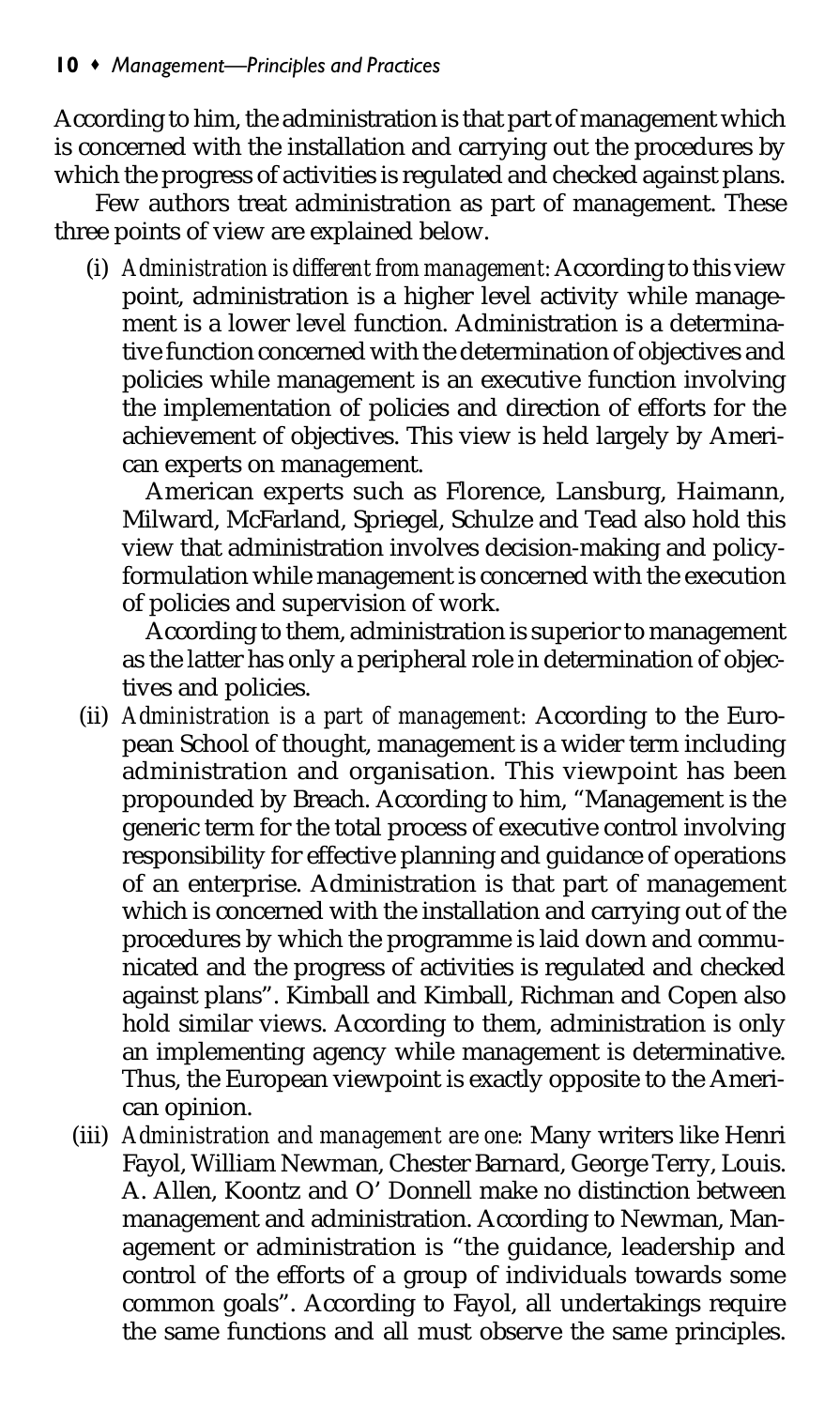There is one common science which can be applied equally well to public and private affairs. Therefore, the distinction between administration and management is superfluous or academic. In actual practice, the two terms are used interchangeably. The term administration is more popular in Government and other public organisations while the word management is more commonly used in the business world, where economic performance is of primary importance.

The foregoing description reveals that both management and administration are based upon the same set of principles and functions. It may be possible to make theoretical or conceptual distinction between the two. But in practice such a distinction is misleading. In order to resolve the terminological conflict between administration and management, we may classify management into:

- (i) Administrative management; and
- (ii) Operative management.

Administrative management involve determination of objectives and policies whereas operative management is primarily concerned with the execution of plans for the achievement of objectives. At every level of management, an individual manager performs both types of functions. Every manager spends a part of his time on administrative management and the remaining time on operative management.

| Points of distinction Administration |                                  |                                                                                                    | Management                                                                                   |
|--------------------------------------|----------------------------------|----------------------------------------------------------------------------------------------------|----------------------------------------------------------------------------------------------|
|                                      | L. Nature                        | It is a determinative<br>or thinking function                                                      | It is an executive or doing<br>function                                                      |
|                                      | 2. Type of work                  | It is concerned with the<br>determination of major<br>objectives and policies                      | It is concerned with the<br>implementation of policies                                       |
|                                      | 3. Levels of<br>authority        | It is mainly a top<br>level function                                                               | It is largely a middle and<br>lower level function                                           |
|                                      | 4. Influence                     | Administrative<br>decisions are influenced<br>mainly by public opinion<br>and other outside forces | Managerial decisions are<br>influenced by objectives<br>and policies of the<br>organisation. |
|                                      | 5. Direction of<br>human efforts | It is not directly<br>concerned with the<br>direction of human efforts                             | It is actively concerned with<br>direction of human efforts<br>in the execution of plans     |
|                                      | 6. Main functions                | Planning and control are the<br>main functions involved in it.                                     | Directing and organising are<br>the main functions involved<br>in it.                        |
|                                      | 7. Skills reguired               | Conceptual and human skills                                                                        | Technical and human skills                                                                   |

Distinction between Administration and Management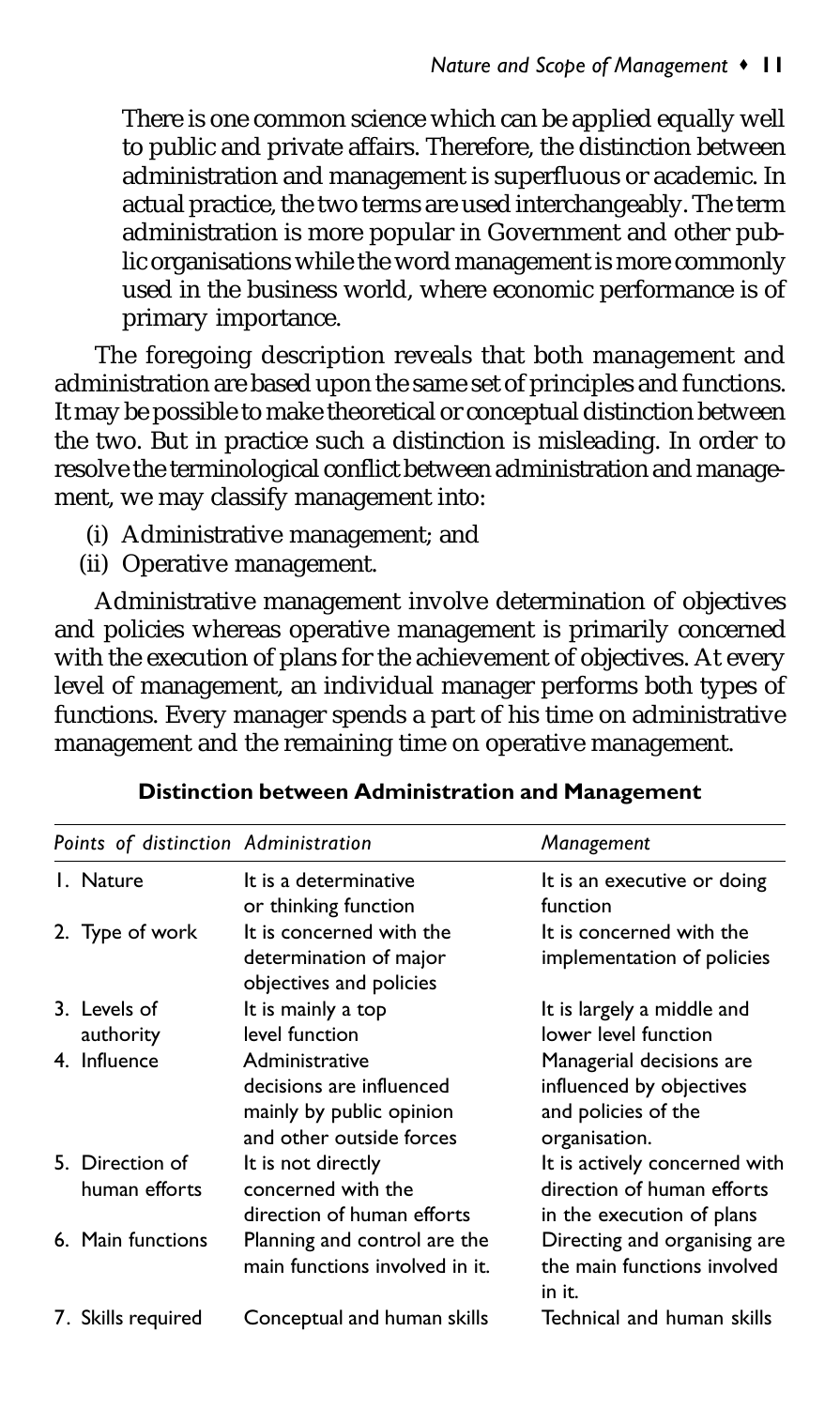| 8. Usage         | Used largely in Government<br>and Public sector            | Used mainly in business<br>organisations                                        |
|------------------|------------------------------------------------------------|---------------------------------------------------------------------------------|
| 9. Illustrations | Commissioner, Registrar,<br>Vice-Chancellor, Governor etc. | Managing Director,<br>General Manager,<br>Sales Manager,<br>Branch Manager etc. |

### 1.5 LEVELS OF MANAGEMENT

Every business organisation, irrespective of its size, has many managerial positions in its structure. These positions are created through the process of delegation of authority from top to lower levels. Each position is marked by authority, responsibility, functions, roles and



Fig 1.3 Levels of Organisation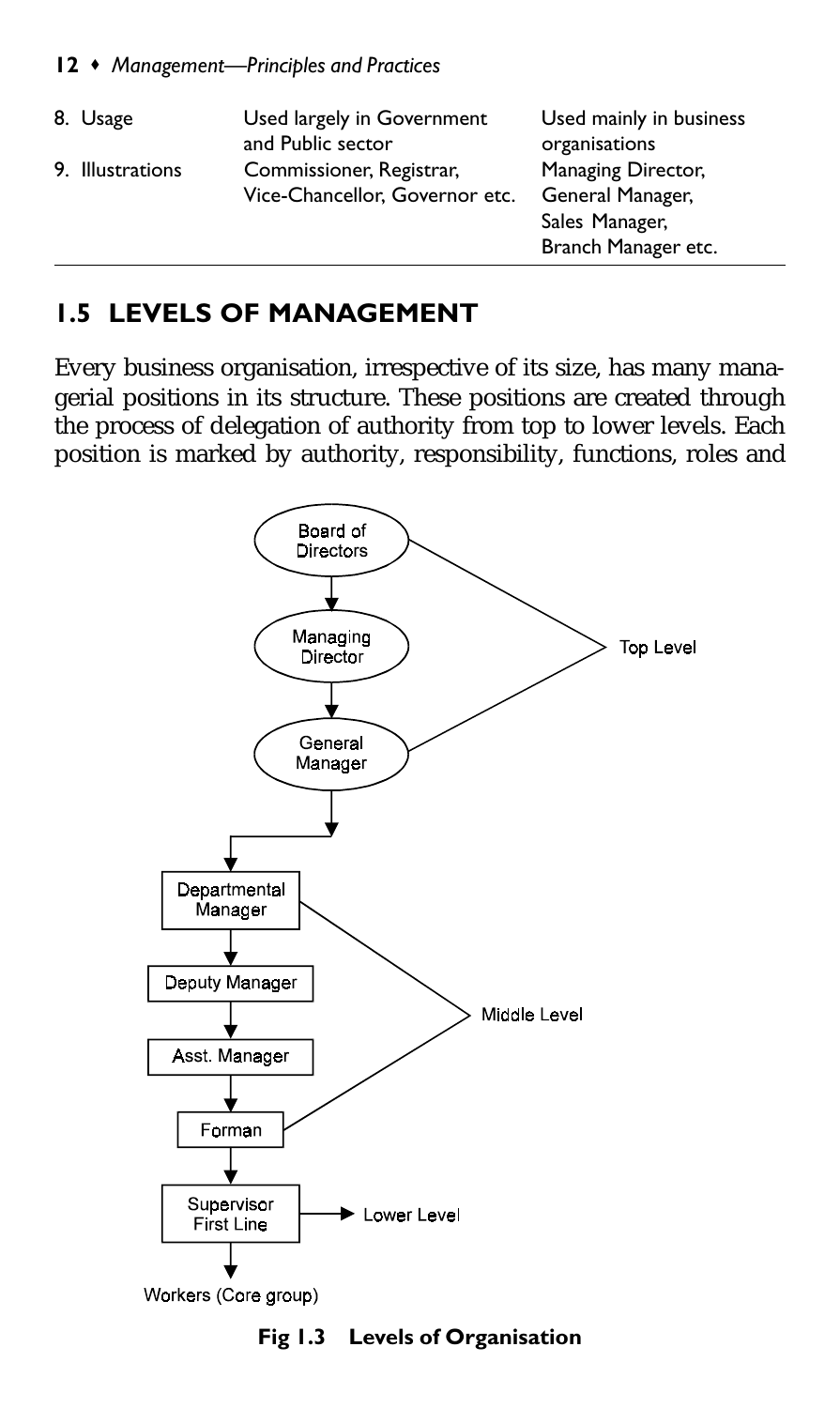relationships. The contents and nature vary, depending in the level at which the position lies. As one moves upward in the organisation, the managerial position plays an important role, larger the contribution, greater the authority and higher the responsibility. These managerial positions lying in the chain of command may be classified into various groups or levels of management. Broadly speaking, an organisation has two important levels of management, namely functional and operative. The functional level is concerned with the process of determining primary objectives, formulating basic policies, making vital decisions and controlling and coordinating activities of personnel. The operative level of management is related to implementation of plans and decisions, and pursuit of basic policies for achieving the objectives of the organisation.

Generally, the levels of management consisting of various managerial positions in the structure of an organisation, differ from one organisation to another, depending on the size of business activity, philosophy of management, span of control and other related factors. But, in a joint stock company, for conducting its business efficiently, managerial personnel may be placed in three levels, that is, top, middle and lower or supervisory level.

### Top Level Management

The top level management is generally occupied by the ownership group. In a joint stock company, equity shareholders are the real owners of the company. Thus, they elect their representatives as directors, form a board, known as board of directors, which constitutes the top level of management. Besides the board, other functionaries including managing director, general manager or Chief executive to help directors, are included in this level. It is the highest level in the managerial hierarchy and the ultimate source of authority in the organisation. The top level managers are accountable to the owners and responsible for overall management of the organisation. The major functions of the top level management are as under:

- (i) To make a corporate plan for the entire organisation covering all areas of operations.
- (ii) To decide upon the matters which are vital for the survival, profitability and growth of the organisation such as introduction of new product, shifting to new technology and opening new plant etc.
- (iii) To decide corporate goals.
- (iv) To decide structure of organisation, creating various positions there in.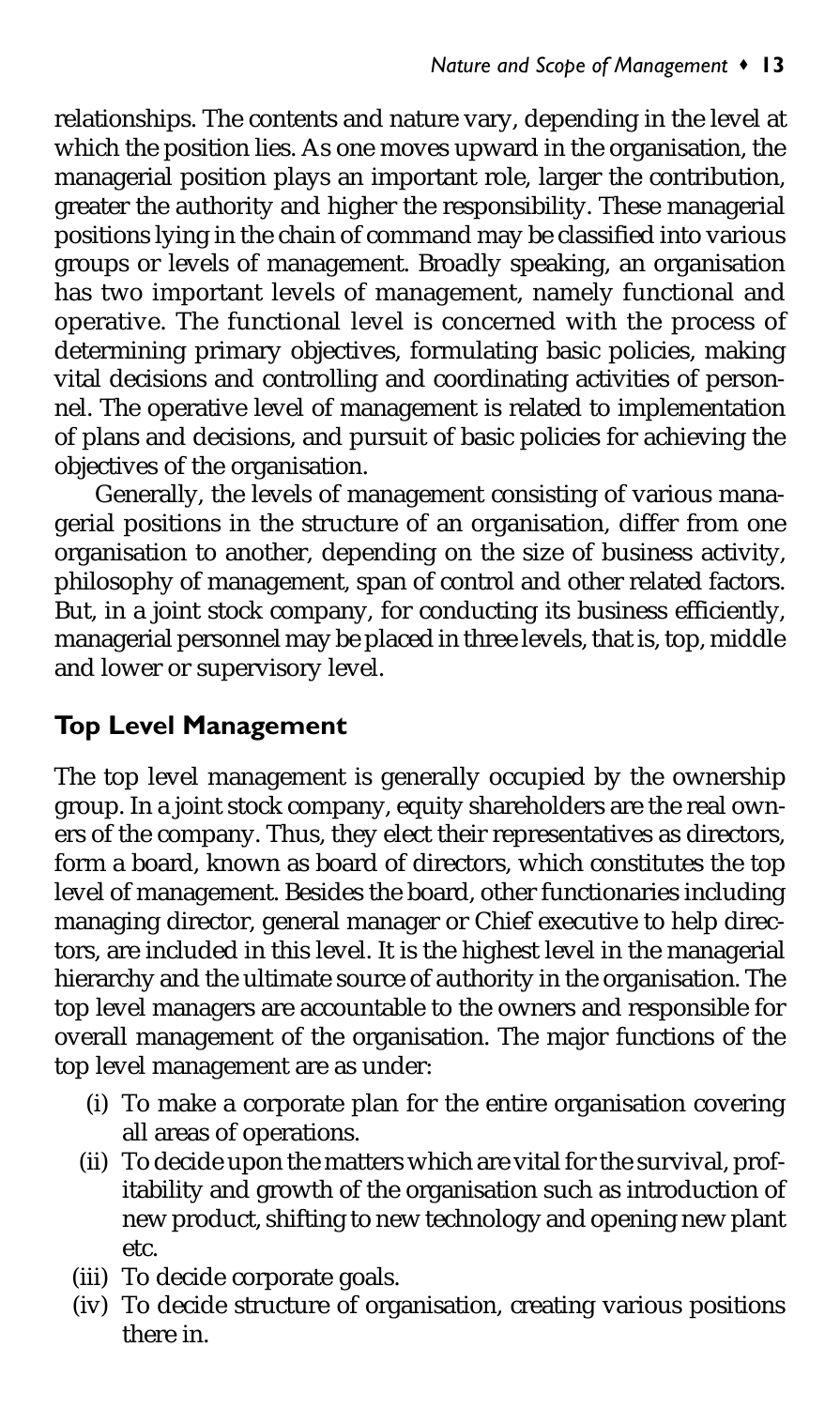- (v) To exercise overall managerial control through the process of reviewing over all financial and operating results.
- (vi) To make decisions regarding disposal and distribution of profits.
- (vii) To select key officials and executives for the company.
- (viii) To coordinate various sub-systems of the organisation.
	- (ix) To maintain liaison with outside parties having a stake in business such as government, trade union and trade associations etc.
	- (x) To formulate basic policies and providing direction and leadership to the organisation as a whole.

# Middle Level Management

In order to fill up the gap which exists between functional and operative level, some managerial positions are created at the middle level of management. Middle level management consists of departmental managers, deputy managers, foreman and administrative officers etc. These executives are mainly concerned with the over all functioning of their respective departments. They act as a link between top and lower level managers. The activities of middle level managers centres around determining departmental goals and devising ways and means for accomplishing them.

The main functions performed by these managers are as under:

- (i) To prepare departmental plan covering all activities of the department within the basic framework of the corporate plan.
- (ii) To establish departmental goals and to decide upon various ways and means for achieving these goals to contribute to organisational goals.
- (iii) To perform all other managerial functions with regard to departmental activities for securing smooth functioning of the entire department.
- (iv) To issue detailed orders and instructions to lower level managers and coordinate the activities of various work units at lower level.
- (v) Middle level managers explain and interpret policy decisions made at the top level to lower level managers.

## Lower Level or Supervisory Level Management

Lower-level management is known as supervisory management, because it is concerned mainly with personal oversight and direction of operative employees. It consists of factory supervisors, superintendents, foremen, sales supervisors, accounts officers etc. They directly guide and control the performance of rank and file workers. They issue orders and instructions and guide day to-day activities. They also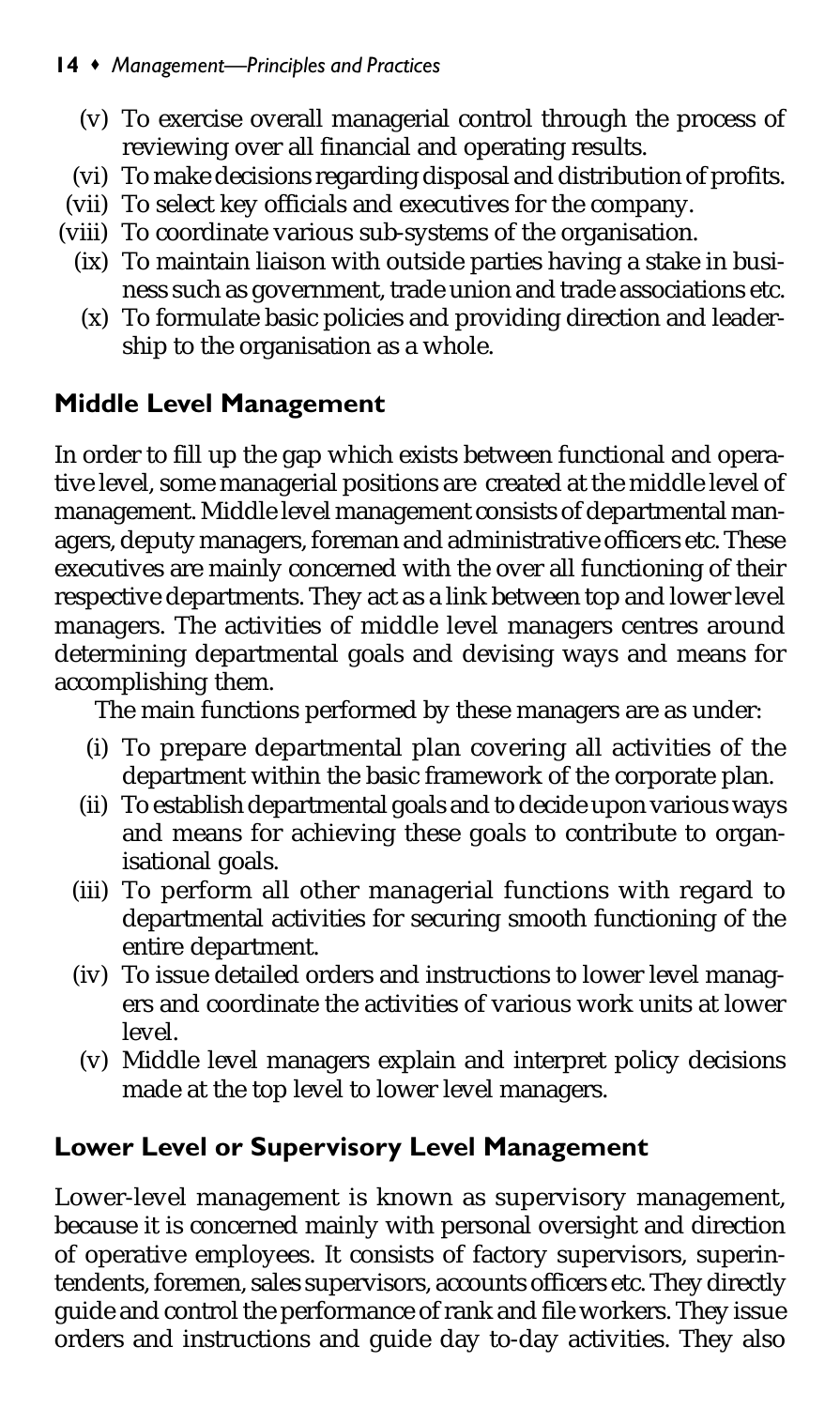represent the grievances of the workers to the higher levels of management.

Supervisory management performs the following functions:

- (i) Planning of day to day work
- (ii) Assignment of jobs and issuing orders and instructions
- (iii) Supervising and guiding workers
- (iv) Maintaining close personal contacts with workers to ensure discipline and team-work
- (v) Evaluating operating performance
- (vi) Sending reports and statements to higher authorities
- (vii) Communicating the grievances and suggestions of workers to higher authorities.

# 1.6 NATURE OF MANAGEMENT

To understand the basic nature of management, it must be analysed in terms of art and science, in relation to administration, and as a profession, in terms of managerial skills and style of managers.

### Management is Combination of Art and Science

Management knowledge exhibits characteristics of both art and science, the two not mutually exclusive but supplementary. Every discipline of art is always backed by science which is basic knowledge of that art. Similarly, every discipline of science is complete only when it is used in practice for solving various kinds of problems faced by human beings in an organisation or in other fields of social life which is more related to an art. Art basically deals with an application of knowledge personal skill and know-how in a specific situation for efficiently achieving a given objective. It is concerned with the best way of doing things and is consequently, personalised in nature.

During the primitive stages of development of management knowledge, it was considered as an art. There was a jungle of managerial knowledge. It was not codified and systemised. People used it to get things done by others, in their own way giving an impression that whosoever uses it, knows the art of using it. This kind of loose and inadequate understanding of management supported the view that it was an art.

### Management as a Science

Science means a systematic body of knowledge pertaining to a specific field of study. It contains general principles and facts which explains a phenomenon. These principles establish cause-and-effect relationship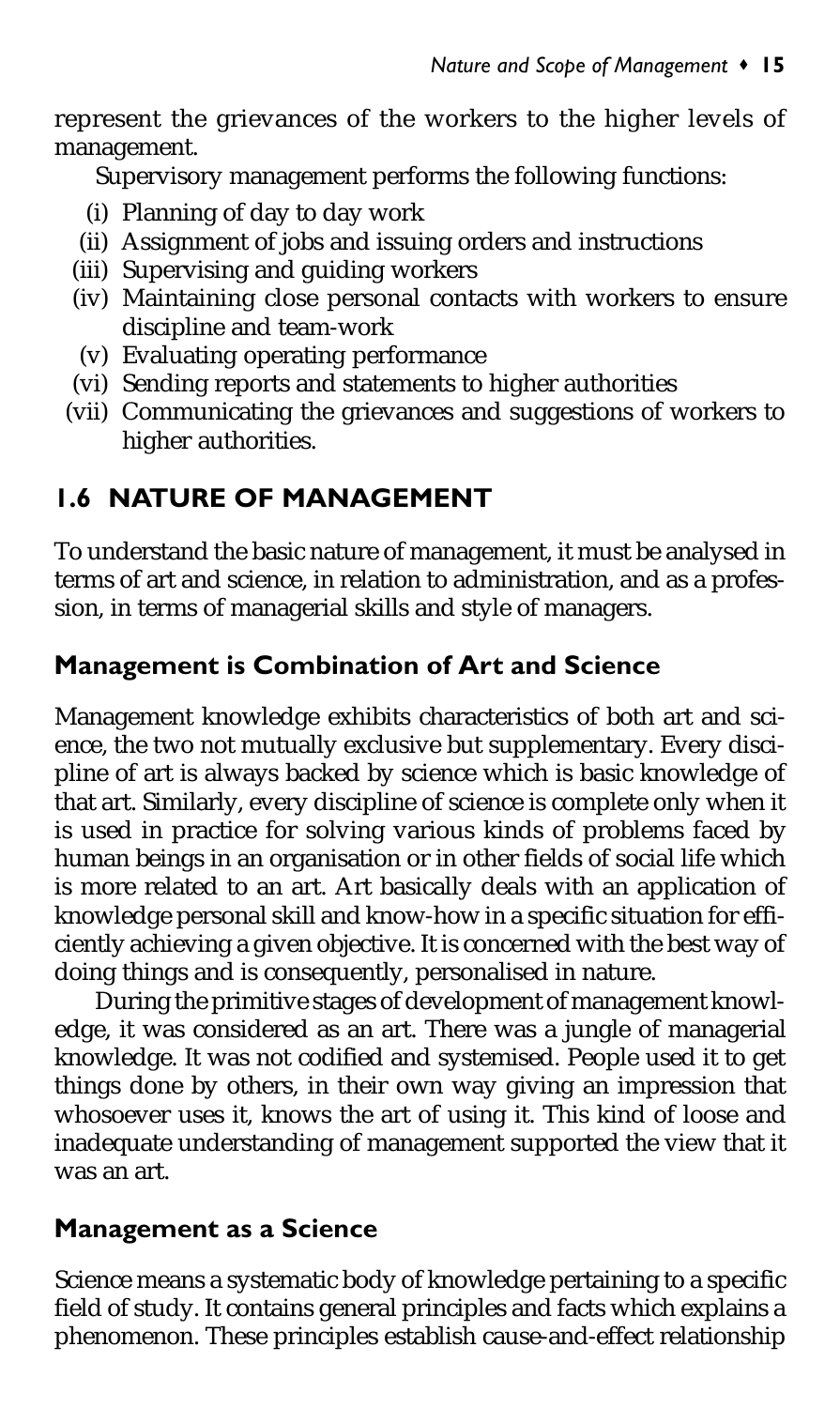between two or more factors. These principles and theories help to explain past events and may be used to predict the outcome of actions. Scientific methods of observations, and experiments are used to develop principles of science. The principles of science have universal application and validity.

Thus, the essential features of science are as follows:

- (i) Basic facts or general principles capable of universal application
- (ii) Developed through scientific enquiry or experiments
- (iii) Establish cause and effect relationships between various factors.
- (iv) Their Validity can be verified and they serve as reliable guide for predicting future events.

Let us now examine as to what extent management satisfies the above conditions:

- (i) *Systematic body of knowledge:* Management has a systematic body of knowledge consisting of general principles and techniques. These help to explain events and serve as guidelines for managers in different types of organisations.
- (ii) *Universal principles:* Scientific principles represent basic facts about a particular field enquiry. These are objective and represent best thinking on the subject. These principles may be applied in all situations and at all times. Exceptions, if any, can be logically explained. For example, the Law of Gravitation states that if you throw an object in the air it will fall on the ground due to the gravitational force of the earth. This law can be applied in all countries and at all points of time. It is as applicable to a football as it is to an apple falling from tree. Management contains sound fundamental principles which can be universally applied. For instance, the principle of unity of command states that at a time one employee should be answerable to only one boss. This principle can be applied in all types of organisation-business or non business. However, principles of management are not exactly like those of physics or chemistry. They are flexible and need to be modified in different situations.
- (iii) *Scientific enquiry and experiments:* Scientific principles are derived through scientific investigation and reasoning. It means that there is an objective or unbiased assessment of the problem situation and the action chosen to solve it can be explained logically. Scientific principles do not reflect the opinion of an individual or of a religious guru. Rather these can be scientifically proved at any time. They are critically tested. For example, the principle that the earth revolves around the sun has been scientifically proved.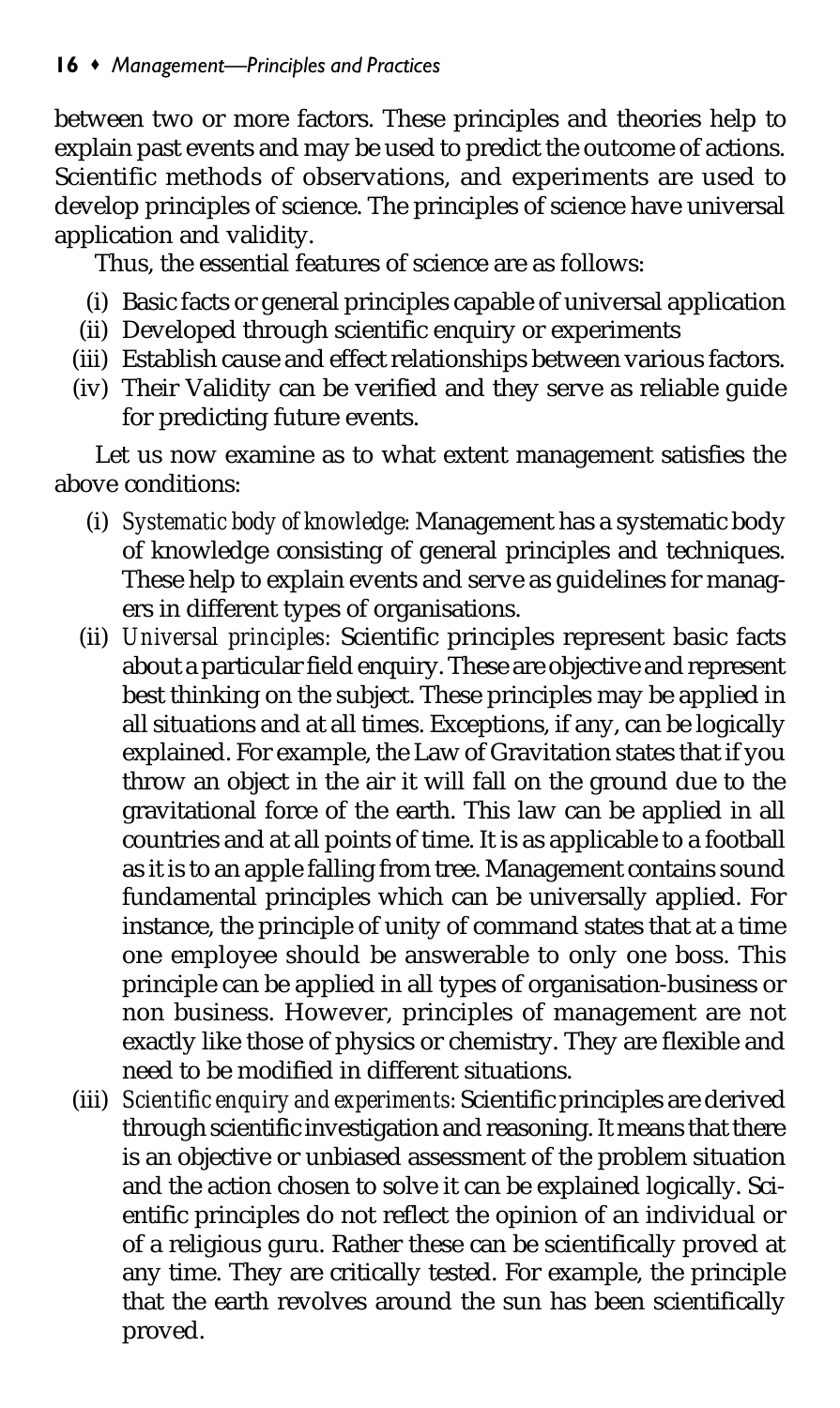Management principles are also based on scientific enquiry and investigation. These have been developed through experiments and practical experience of a large number of managers. For example, it has been observed that wherever one employee has two or more bosses simultaneously, confusion and indiscipline are likely to arise, with regard to following the instructions.

- (iv) *Cause and effect relationship:* Principles of science lay down a cause and effect relationship between related factors. For example, when water is heated up to 100ºC, it starts boiling and turns into vapour. Similarly, the principles of management establish cause and effect relationship between different variables. For instance lack of balance between authority and responsibility will cause management to become ineffective.
- (v) *Tests of validity and predictability:* Validity of scientific principles can be tested at any time and any number of times. Every time the test will give the same result. Moreover, the future events can be predicted with reasonable accuracy by using scientific principles. For example, the Law of Gravitation can be tested by throwing various things in the air and every time the object will fall on the ground. Principles of management can also be tested for their validity. For example, the principle of unity of command can be tested by comparing two persons, one having a single boss and other having two bosses. The performance of the first person will be higher than that of the second.

Thus, management is undoubtedly a science. It contains a systematic body of knowledge in the form of general principles which enjoy universal applicability. However, management is not as exact a science—Physics, Chemistry, Biology and other Physical sciences. This is because management deals with people and it is very difficult to predict accurately the behaviour of living human beings. Management principles are universal but they cannot be expected to give exactly the same results in every situation. That is why management is known as a soft science. Management is a social science. It is still growing, with the growing needs of human organisations.

### Management as an Art

Art implies the application of knowledge and skills to bring about the desired results. The essential elements of arts are:

- (i) Practical knowledge
- (ii) Personal skill
- (iii) Result oriented approach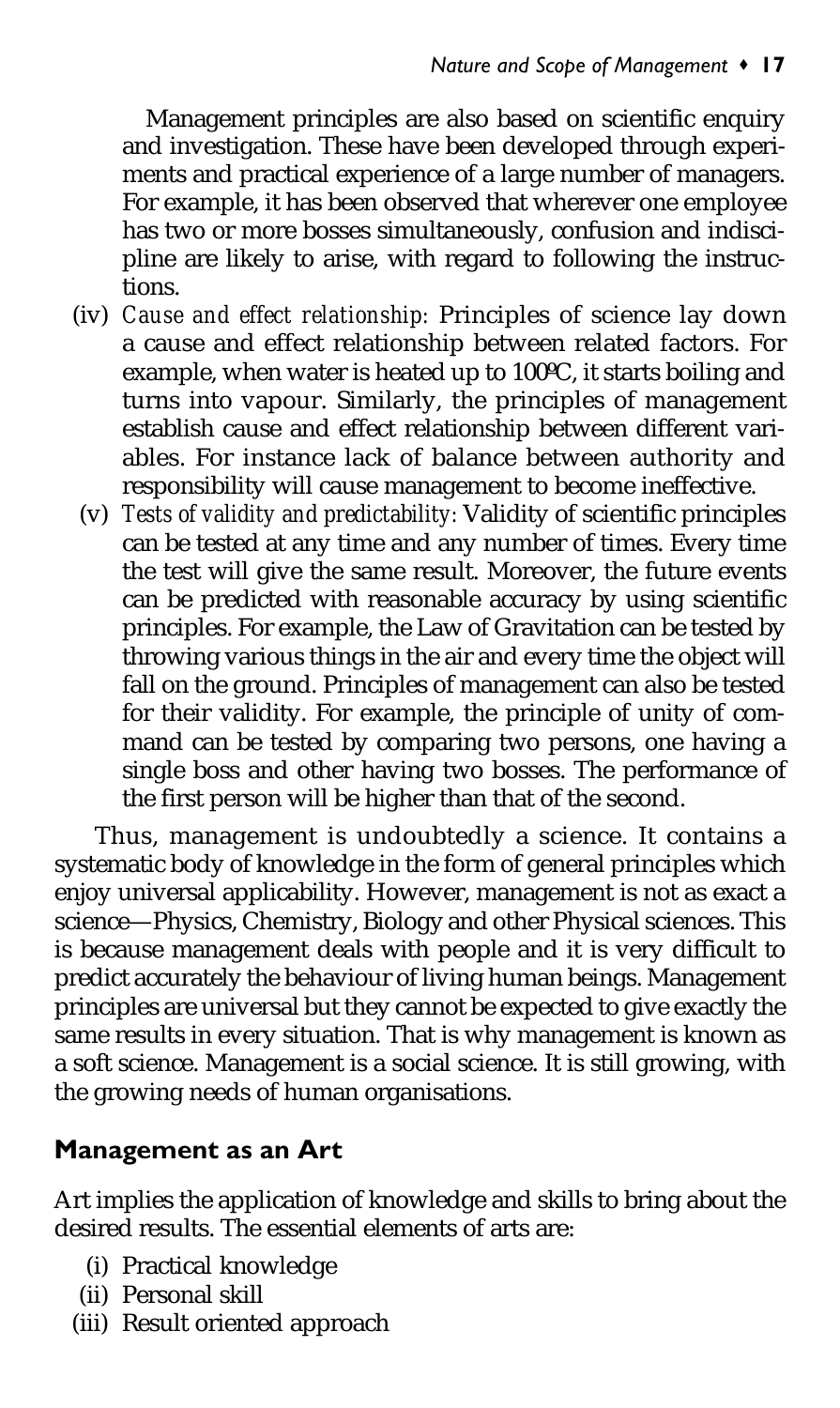- (iv) Creativity
	- (v) Improvement through continuous practice

Let us judge how far management fulfils these requirements:

- (i) *Practical knowledge:* Every art signifies practical knowledge. An artist not only learn the theory but also its application in practice. For example, a person may have adequate technical knowledge of painting but he cannot become a good painter unless he knows how to make use of the brush and colours. Similarly, a person cannot become a successful manager simply by reading the theory and getting a degree or diploma in management. He must also learn to apply his knowledge in solving managerial problems in practical life. A manager is judged not just by his technical knowledge but by his efficiency in applying this knowledge.
- (ii) *Personal skill:* Every artist has his own style and approach to his iob. The success of different artists differ even when all of them possess the same technical knowledge or qualifications. This is due to the level of their personal skills. For example, there are several qualified singers but Lata Mangeshkar has achieved the highest degree of success. Similarly, management is personalised. Every manager has his individual approach and style in solving managerial problems. The success of a manager depends on his personality in addition to his technical knowledge.
- (iii) *Result-oriented approach:* Arts seeks to achieve concrete results. The process of management is also directed towards the accomplishment of desirable goals. Every manager applies certain knowledge and skills to achieve the desired results. He uses men, money, materials and machinery to promote the growth of the organisation.
- (iv) *Creativity:* Art is basically creative and an artist aims at producing something that had not existed before. Therefore, every piece of art requires imagination and intelligence to create. Like any other art, management is creative. A manager effectively combines and coordinates the factors of production to create goods and services. Moulding the attitudes and behaviour of people at work, towards the achievement of the desired goals is an art of the highest order.
- (v) *Improvement through people:* Practice makes one perfect. Every artist become more and more efficient through constant practice. A dancer, for example, learns to perform better by continuously practicing a dance. Similarly, manager gains experience through regular practice and becomes more effective.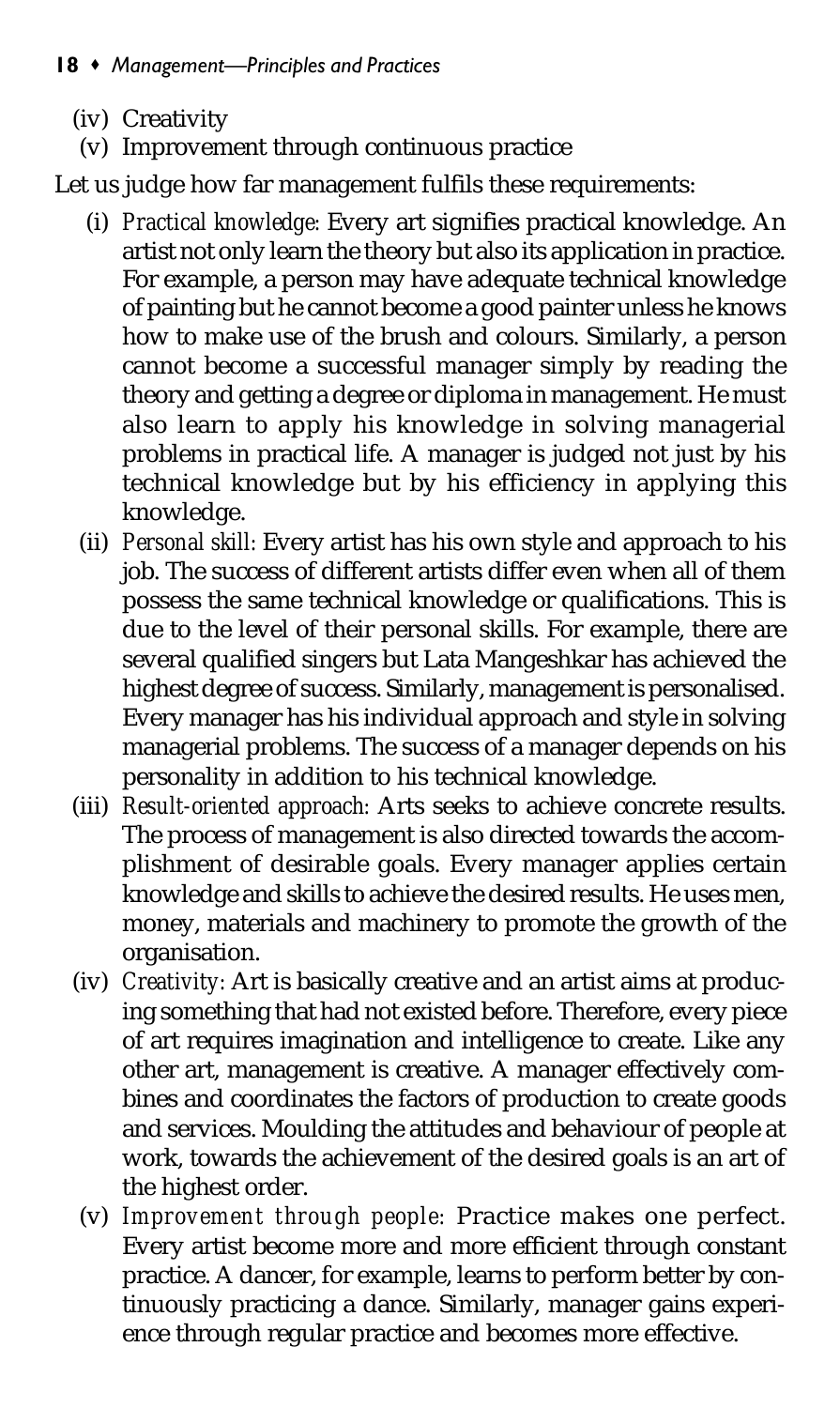Thus, "management is both a science as well as an art". It is a science because it has an organised body of knowledge consisting of certain universal facts. It is known as an art because it involves creating results through practical application of knowledge and skills. However, art and science are complementary to each other. They are not mutually exclusive. Science teaches one to know and art to do. Art without science has no guide and science without art is knowledge wasted.

For example, a person cannot be a good surgeon unless he has scientific knowledge of human anatomy and the practical skill of applying that knowledge in conducting an operation.

Similarly, a successful manager must know the principles of management and also acquire the skill of applying those principles for solving managerial problems in different situations. Knowledge of principles and theory is essential, but practical application is required to make this knowledge fruitful. One cannot become an effective manager simply by learning management principles by heart. Science (theory) and art (practice) are both essential for the success of management.

#### Management as a Profession

A profession is calling that requires specialised knowledge and often, long intensive academic preparation. The essential features of profession are as follows:

- (i) Well defined body of knowledge
- (ii) Restricted entry
- (iii) Service motive
- (iv) Code of Conduct
- (v) Representative professional association

Let us examine to what extent management fulfils the above requirements:

(i) *Specialised body of knowledge:* Every profession has a well defined body of knowledge relevant to the area of specialisation. In order to practice a profession, a person requires specialised knowledge of its principles and techniques. Moreover, he must make deliberate efforts to gain proficiency unit. There exists a substantial and rapidly expanding body of knowledge in management. A manager must have intensive devotion and involvement to acquire expertise in the science of management. In addition, there should be competent application or judicious utilisation of this knowledge in solving complex problems. Today, management is a separate discipline having a specialised and organised body of knowledge.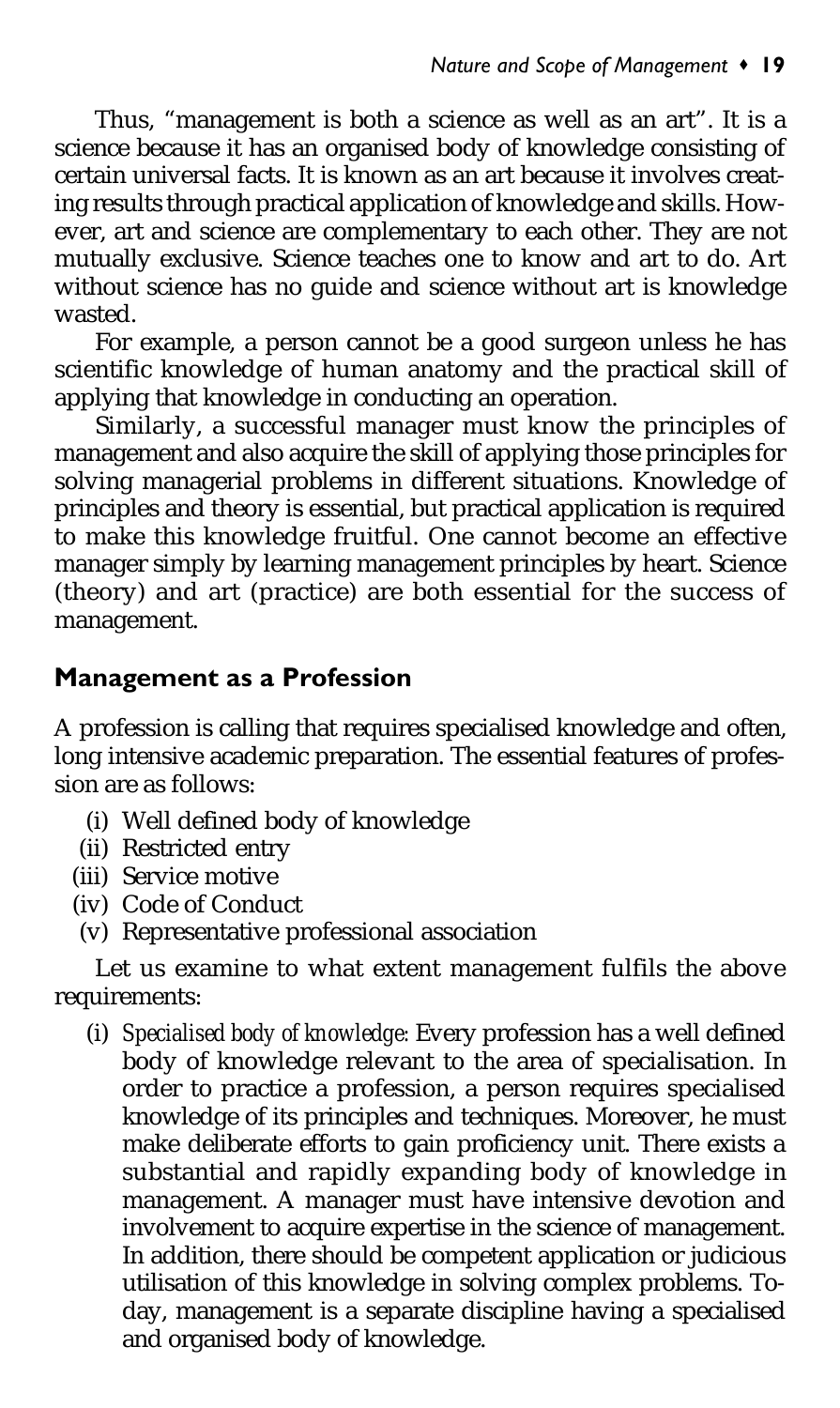#### 20 • Management-Principles and Practices

- (ii) *Restricted entry:* There exists institutions and universities to impart education and training for a profession. No one can enter a profession without going through the prescribed course of learning. For example one must pass the Chartered Accountancy examination to practice accountancy profession. Many institutes of management have been set up in India and abroad which offer courses for specialised training in management. Several management consultancy firms have also come into existence to offer advise for solving managerial problems. Formal education and training has become very helpful in getting jobs as managers. But no minimum qualification or course of study has been prescribed for managers by law.
- (iii) *Service motive:* A profession is a source of livelihood but professionals are primarily motivated by the desire to serve the community. For example, a doctor earns his living from his medical practice. But he does not treat his patients only for the sake of money. He has a concern for the suffering of others and a desire to help the community. Therefore, a profession enjoys high community sanction or respect. Similar is the case with managers. A manager of a factory is responsible not only to its owners, but he is also expected to produce quality goods at a reasonable cost and to contribute to the well-being of the community.
- (iv) *Representative association:* In every profession there is a statutory association or institution which regulates that profession. For example, the Institute of the Chartered Accountants of India establishes and administers standards of competence for the auditors. In management also associations have been established both in India and abroad. Managers have formed associations for the regular exchange of knowledge and experience. In India, there is the All India Management Association. However, this association does not have the statutory power to regulate the activities of managers. No university accepted criteria or standard exists for their evaluation. Membership of this association is not compulsory in order to become a manager.
- (v) *Code of conduct:* Members of one profession have to abide by a code of conduct which contains rules and regulations providing the norms of honesty, integrity and professional ethics. For example a chartered accountant is not expected to commercially advertise his firm. The code of conduct is by the representative association to ensure self-discipline among its members. Any member violating the code can be punished and his membership can be cancelled. The All India Management Association has framed code of conduct for managers. The code requires the managers to fulfil their social and moral obligations. Members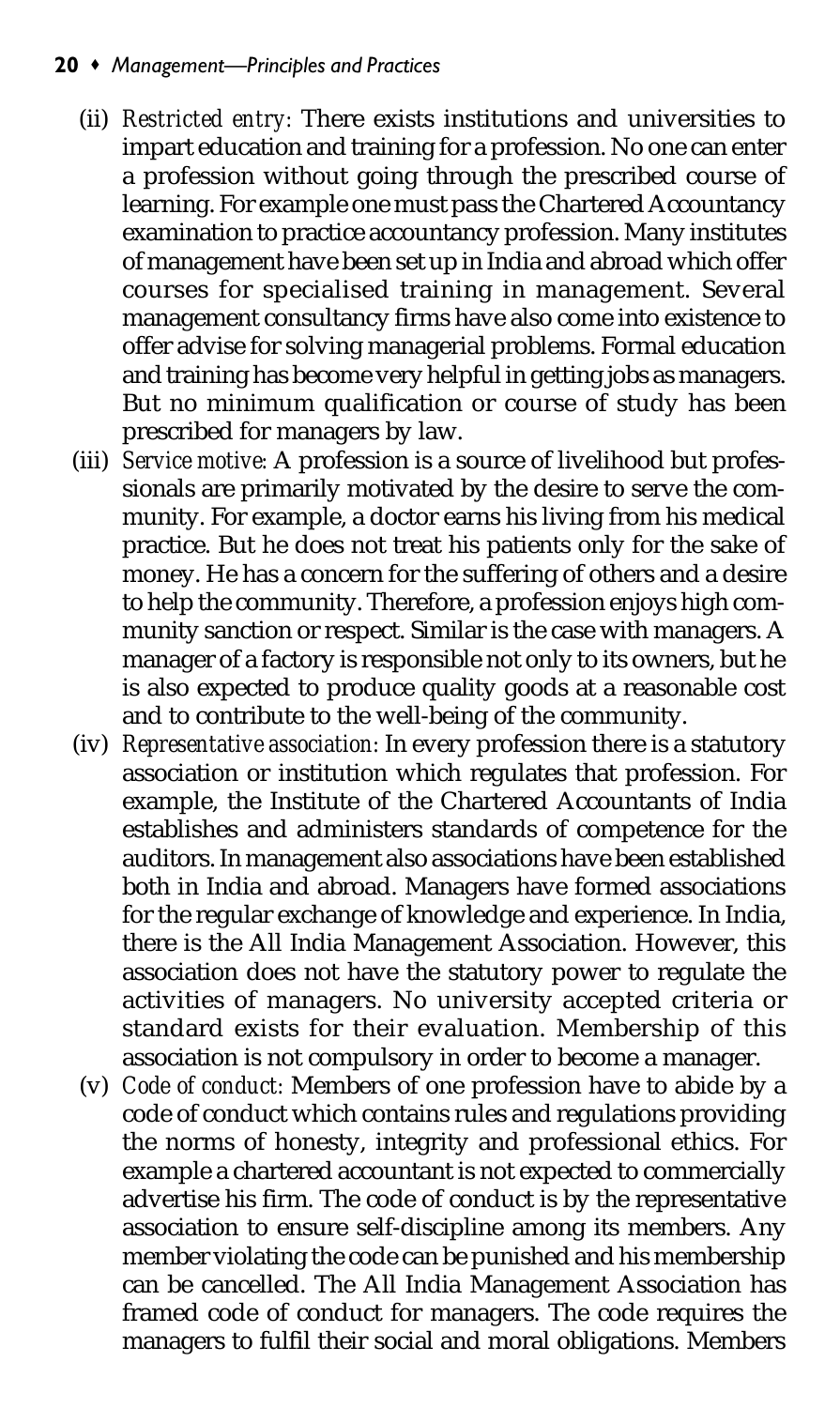of the association are expected not to disclose the trade secrets of their employers and to make personal gain from the knowledge of internal working of the organisation. But this code does not have legal sanctions. However, observing business ethics is always helpful in becoming a more effective manager.

The above discussion reveals that management fulfils several essentials of profession. But like other professions, management does not restrict the entry into managerial jobs to people with a special academic degree. No minimum qualifications have been prescribed for managerial personnel. No management association has the authority to grant certificates of practice or to regulate entry into management careers. Few managers have uniform background in terms of education and experience. The management associations have no legal right to enforce their code of conduct. There is no single group to which the majority of the managers belong and whose authority is recognised by law as a sanction. Moreover, there is no single client group to which managers owe complete loyalty. Doctors owe their loyalty to patients. But managers are responsible to the owners as well as to other social groups.

Thus, management is, not strictly speaking, a full-fledged profession like medicine, law or chartered accountancy. Some experts believe that there should be no control over entry into management careers. According to Peter F. Drucker, "Management is a practice rather than a science or profession through containing elements of both. No greater damage could be done to economy and society than to attempt to professionalise management by licensing managers or by limiting access to management to people with special academic degree".

### 1.7 PROFESSIONALISATION OF MANAGEMENT

That management is an art, science and profession is not merely an academic question but raises certain issues which are concerned with future development of this branch of knowledge. Management still remains a developing field, changes are taking place regularly in its nature, significance and scope. In a modern society, it is occupying an important position which has brought in new dimensions.

In the recent past, society has been challenging ethical and moral basis of management decisions and demanding professionalisation of management. The following reasons may be given in favour of the growing need of professionalisation of management knowledge.

(i) In a popular firm of business organisation, that is, joint stock company, ownership has been separated from its management and control. This situation has really contributed to the development of management profession. Modern managers have to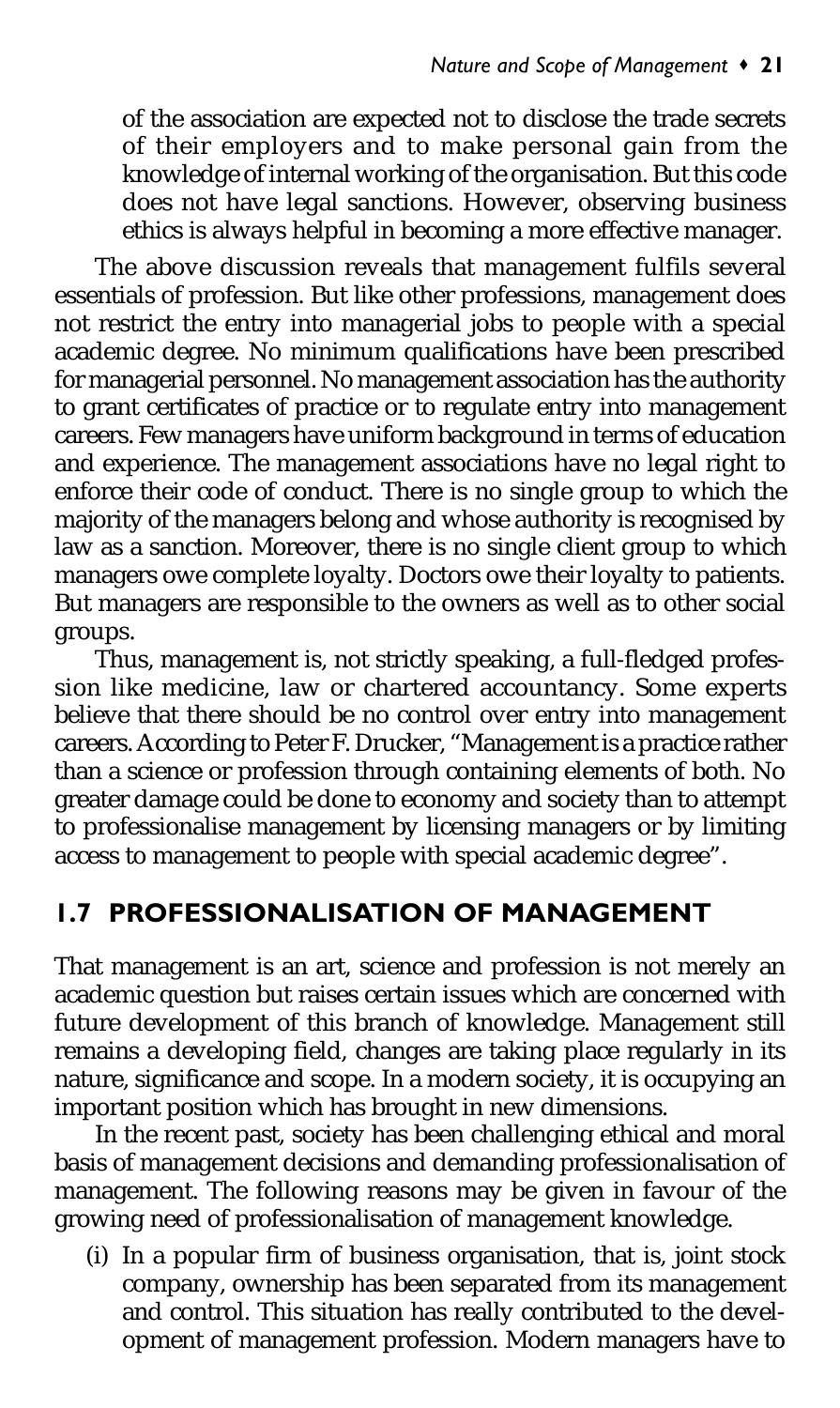#### 22 • Management-Principles and Practices

promote and protect the interest of many social groups such as consumers, employers and the society, as a whole, and balance it with the profit motive. For resolving conflicts, and integrating contradictory interests, professional outlook may be critical.

- (ii) Rapid expansion and growth of universities and other institutions for imparting management knowledge and growing significance of training programmes in business organisations are indicative of the trend of professionalisation in the days to come.
- (iii) In a high-tech industrial society, manifold changes have occurred in the role of managers
- (iv) In the context of globalisation of economic operations many strategic areas have been developed which require professional expertise and specialised knowledge such as strategic planning, control and research and development activities and information systems. Multinational corporations have been attempting to enhance their global market share strictly by adopting professional outlook and approach towards management of operations.
- (v) Increased utilisation of specialised management services like consultancy, human resource development and training programmes which are linked with scientific attitude require a team of professional managers.

## 1.8 SKILLS OF MANAGEMENT

In modern business the job management has become very difficult. Several skills are required to manage successfully a large organisation in a dynamic environment. These skills of managers have been classified into four categories, namely technical, human, diagnostic and conceptual skills.

# (i) Technical Skills

Technical skills refer to the ability and knowledge in using the equipment, technique and procedures involved in performing specific tasks. These skills require specialised knowledge and proficiency in the mechanics of particular job. Ability in programming and operating computers is, for instance, a technical skill. There are two things a manager should understand about technical skills. In the first place, he must know which skills should be employed in his particular enterprise and be familiar enough with their potentiality to ask discerning questions of his technical advisors. Secondly a manager must understand both the role of each skill employed and interrelations between the skills.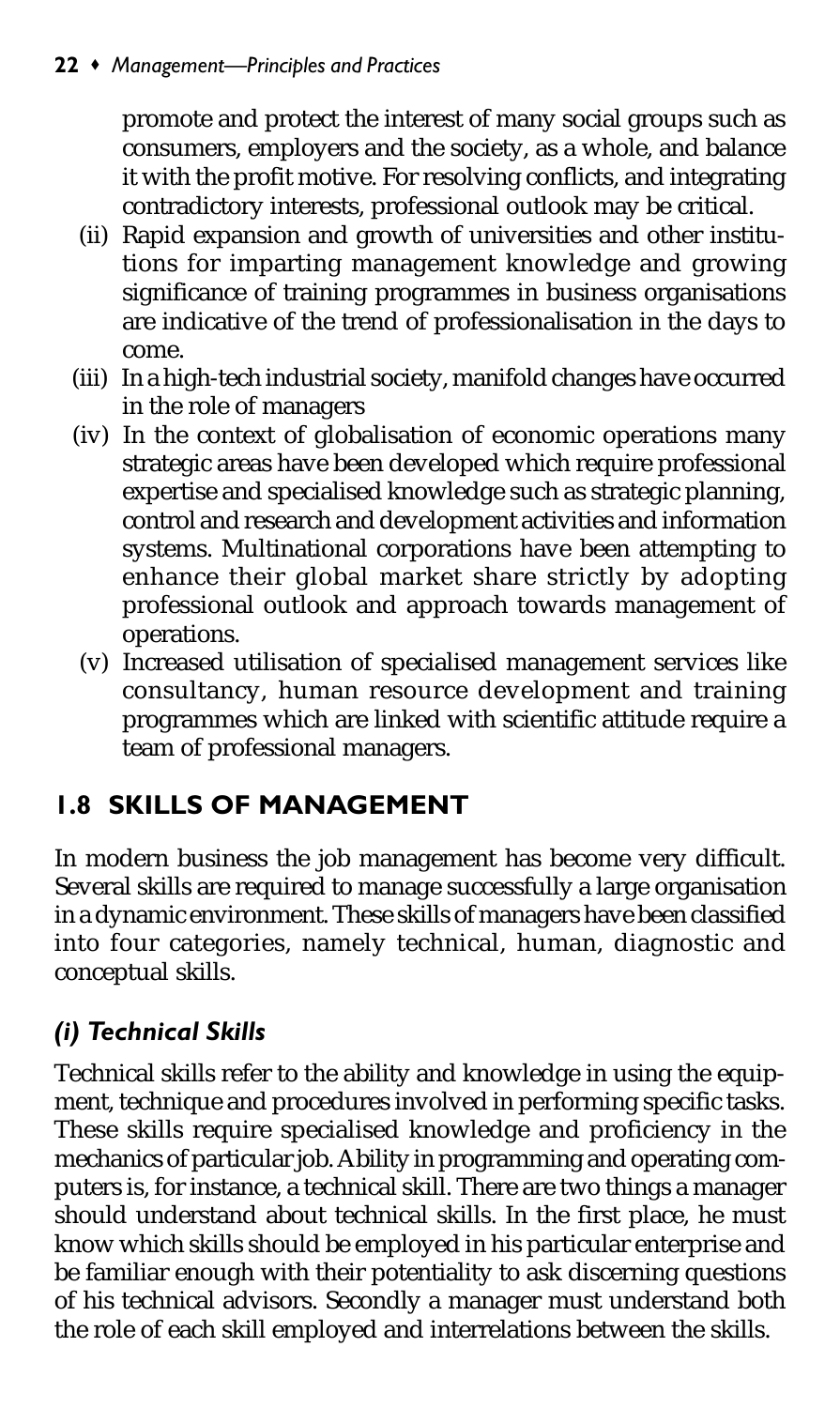# (ii) Human Skills

Human skills consists of the ability to work effectively with other people both as individual and as members of a group. These are required to win cooperation of others and to build effective work teams. Such skills require a sense of feeling for others and capacity to look at things from others point of view. Human skills are reflected in the way a manager perceives his superiors, subordinates and peers. An awareness of the importance of human skills should be part of a managers orientation and such skills should be developed throughout the career. While technical skills involve mastery of 'things' human skills are concerned with understanding of 'People'.

### (iii) Conceptual Skills

Conceptual skills comprise the ability to see the whole organisation and the interrelationships between its parts. These skills refer to the ability to visualise the entire picture or to consider a situation in its totality. Such skills help the manager to conceptualise the environment, to analyse the forces working in a situation and take a broad and farsighted view of the organisation. Conceptual skills also include the competence to understand a problem in all its aspects and to use original thinking in solving the problem. Such competence is necessary for rational decision-making.

Thus technical skills deal with jobs, human skills with persons and conceptual skills with ideas. These types of skills are interrelated. But the proportion or relative significance of these skills varies with the level of management as shown in the figure 1.4.

**Top Management** 

Middle Management



**Operating Management** 

Fig. 1.4 Managerial Skills of Various Skills

Technical skills are most important at the supervisory or operating level where a close understanding of job techniques is necessary to guide workers. As one moves up the management hierarchy, technical skills become less important. Higher level managers deal with subordinate managers and specialised technical knowledge is comparatively less important for them. Conceptual skills are very important for top management in formulating long-range plans, making broad policy decisions, and relating the business enterprise to its industry and the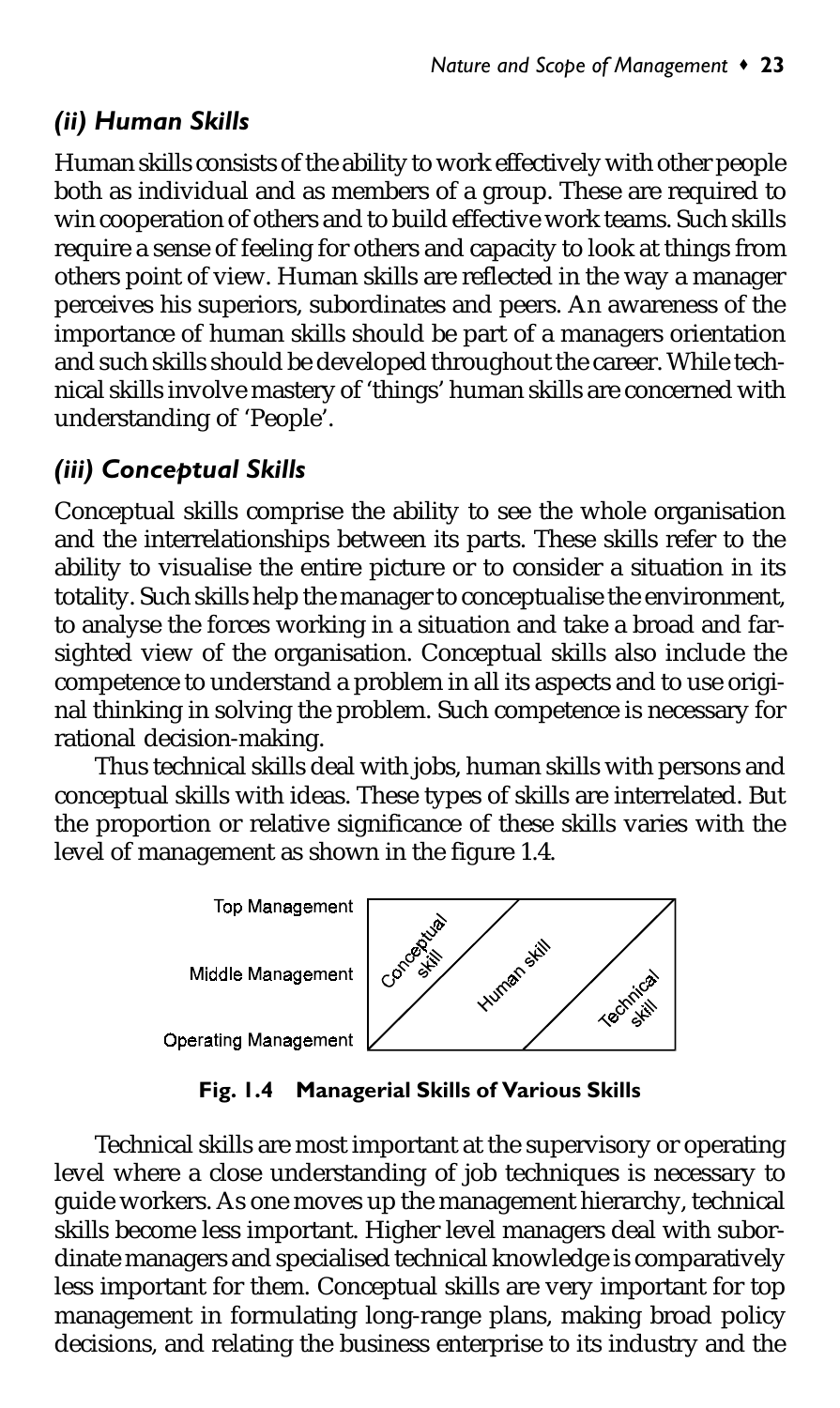economy. Thus, the relative importance of conceptual skills increases as we move to higher levels of management. This would be self evident as management is the process of getting things done through people. Human skills are equally important at all levels of management because every manager has to deal with people.

# (iv) Diagnostic Skills

Diagnostic skills include the ability to determine by analysis and examination the nature and circumstances of particular conditions. It is not only the ability to specify why something happened but also the ability to develop certain possible outcomes. It is the ability to cut through unimportant aspects and quickly get to the heart of the problem. Diagnostic skills are probably the most difficult ones to develop because they require the proper blend of analytic ability with common sense and intelligence to be effective.

# 1.9 SCOPE OF MANAGEMENT

The field of management is very wide. The operational areas of business management may be classified into the following categories:

- (i) *Production Management:* Production management implies planning, organising, directing and controlling the production function so as to produce the right goods, in right quantity, at the right time and at the right cost. It includes the following activities:
	- (a) designing the product
	- (b) location and layout of plant and building
	- (c) planning and control of factory operations
	- (d) operation of purchase and storage of materials
	- (e) repairs and maintenance
	- (f) inventory cost and quality control
	- (g) research and development etc.
- (ii) *Marketing Management:* Marketing management refers to the identification of consumers needs and supplying them the goods and services which can satisfy these wants. It involves the following activities:
	- (a) marketing research to determine the needs and expectation of consumers
	- (b) planning and developing suitable products
	- (c) setting appropriate prices
	- (d) selecting the right channel of distribution, and
	- (e) promotional activities like advertising and salesmanship to communicate with the customers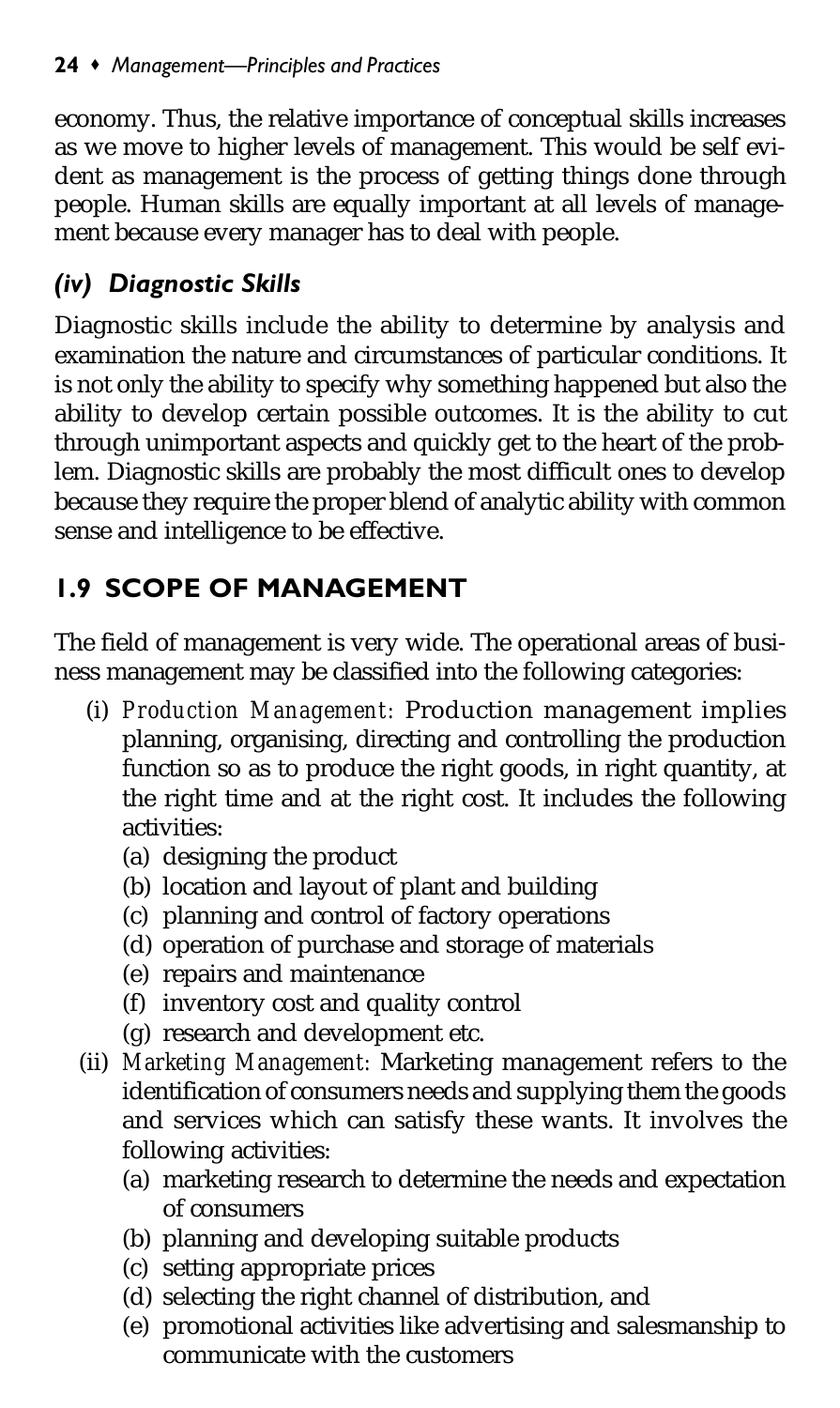- (iii) *Financial Management:* Financial management seeks to ensure the right amount and type of funds to business at the right time and at reasonable cost. It comprises the following activities:
	- (a) estimating the volume of funds required for both long-term and short-term needs of business
	- (b) selecting the appropriate source of funds
	- (c) raising the required funds at the right time
	- (d) ensuring proper utilisation and allocation of raised funds so as to maintain safety and liquidity of funds and the creditworthiness and profitability of business, and
	- (e) administration of earnings

Thus, financial management involves the planning, organising and controlling of the financial resources.



Fig. 1.5 Compounds of Business Management

- (iv) *Personnel Management:* Personnel management involves planning, organising and controlling the procurement, development, compensation, maintenance and integration of human resources of an organisation. It consists of the following activities:
	- (a) manpower planning
	- (b) recruitments,
	- (c) selection,
	- (d) training
	- (e) appraisal,
	- (f) promotions and transfers,
	- (g) compensation,
	- (h) employee welfare services, and
	- (i) personnel records and research, etc.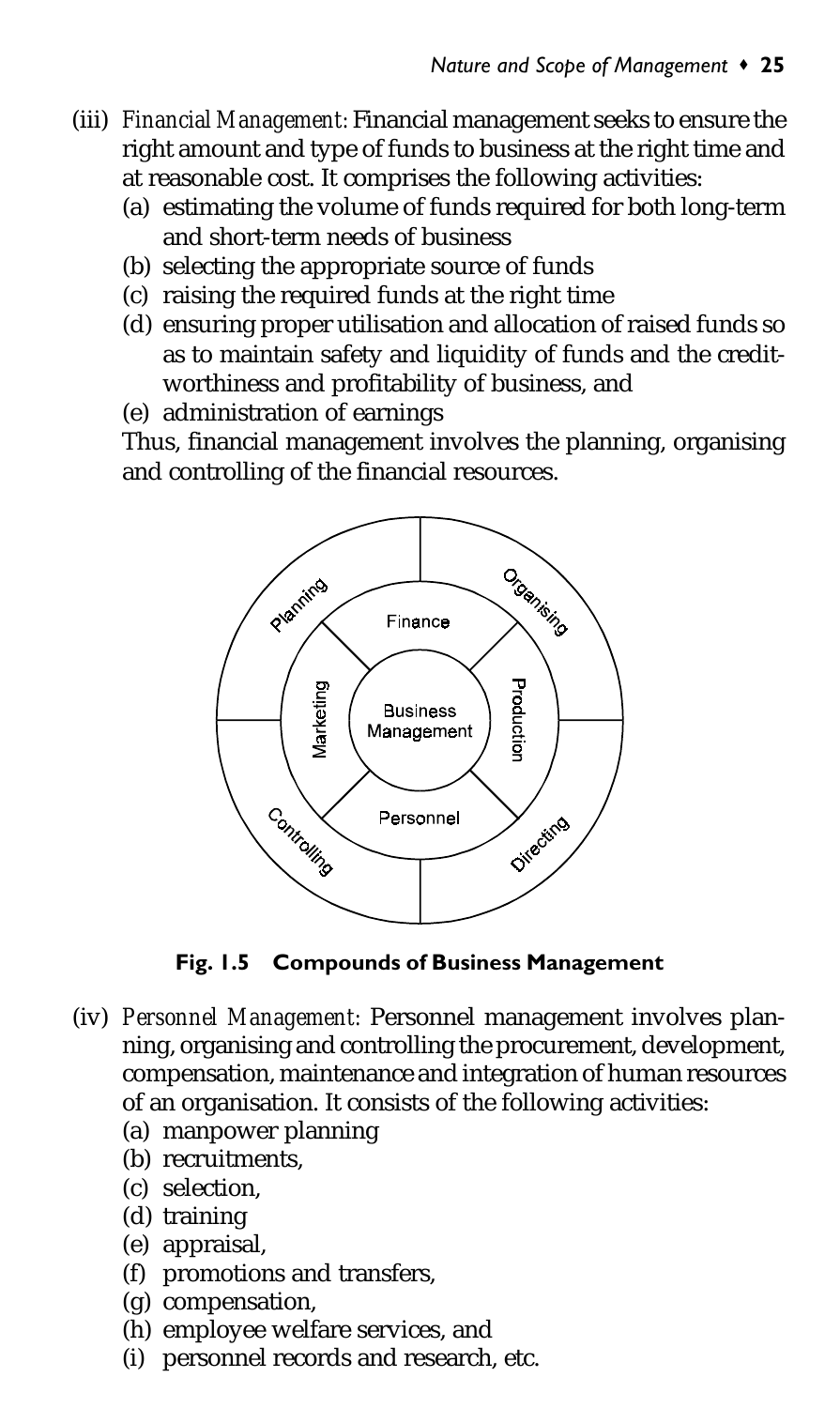

**Marketing System**